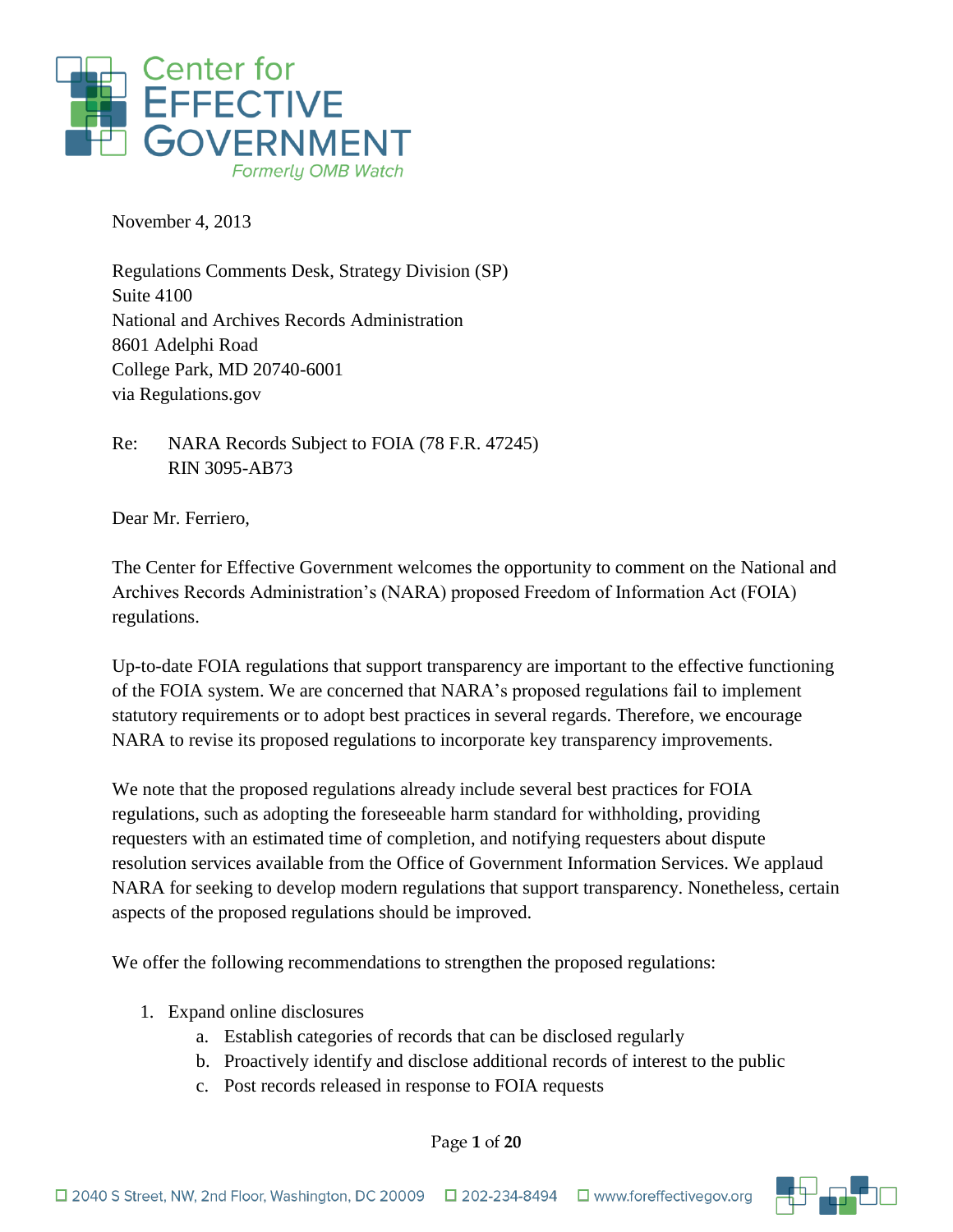- d. Publish logs of FOIA requests received by the agency
- 2. Communicate with requesters by e-mail where appropriate
- 3. Improve the acknowledgment of requests
	- a. Acknowledge requests as soon as practicable
	- b. Promptly reroute requests to the appropriate agency FOIA office and notify requesters
- 4. Improve communication with requesters
	- a. Explain NARA's multitrack processing system
	- b. Seek clarification as necessary
	- c. Contact the requester before denying requests as unreasonable
	- d. Use plain language in all communications with requesters
- 5. Apply the presumption of openness
	- a. Release records on a rolling basis
	- b. Prevent the destruction of requested records
- 6. Streamline confidential business information claims
	- a. Require submitters to proactively designate claimed confidential business information
	- b. Streamline notice of requests to submitters
	- c. Require substantiation for claims of confidential business information
- 7. Clarify fees and fee waivers
	- a. Comply with statutory requirements for fee waivers and reductions
	- b. Reduce duplication fees
	- c. Adopt a reasonable threshold for minimum fee charges
	- d. Provide discretion to waive fees in additional circumstances
	- e. Comply with the statutory prohibition against fees for requests exceeding time limits
- 8. Improve administrative appeals
	- a. Provide adequate time limits for requesters to submit appeals
	- b. Streamline the process for submitting appeals
- 9. Improve the clarity and accuracy of the recommendations

### **1. Expand online disclosures**

 $\overline{a}$ 

We encourage NARA to strengthen its proposed regulations to more fully embrace the use of online disclosure for public information under FOIA.

Expanding online disclosure is an important method to efficiently maximize NARA's transparency.<sup>1</sup> Posting information online maximizes the impact of the agencies' FOIA efforts by

<sup>1</sup> Department of Justice, "Proactive Disclosures," *DOJ Guide to the Freedom of Information Act 2009 Edition.* 2009, p.11, *available at* [http://www.justice.gov/oip/foia\\_guide09/proactive-disclosures.pdf](http://www.justice.gov/oip/foia_guide09/proactive-disclosures.pdf) ("Proactive disclosures are an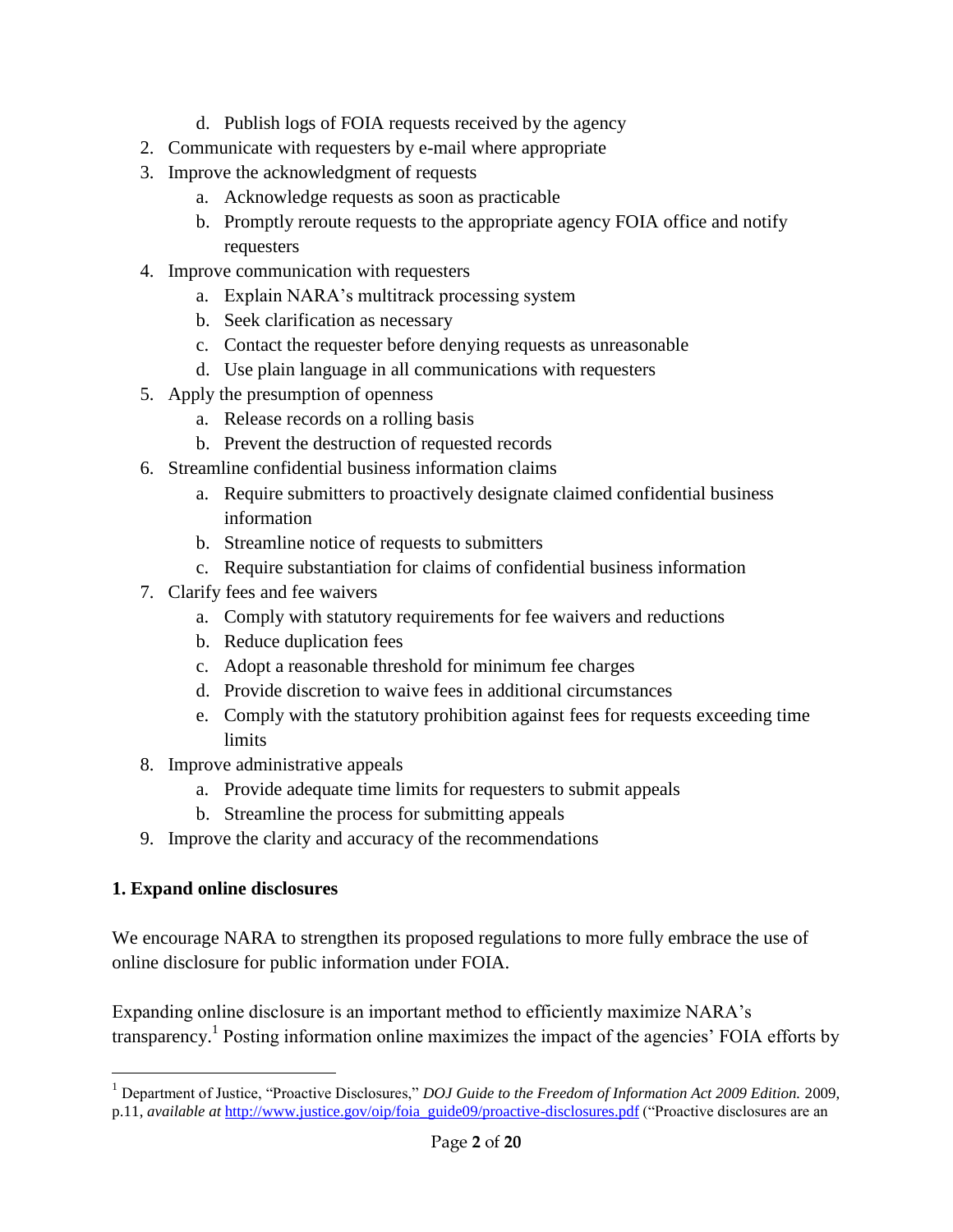allowing the public to access and use the information disclosed.<sup>2</sup> For instance, millions more Americans visit government websites to seek information than file FOIA requests.<sup>3</sup>

FOIA contains minimum obligations for agencies to disclose information proactively, in advance of any request.<sup>4</sup> But agencies can, and should, go far beyond the statutory minimum.<sup>5</sup> Whenever possible, agencies should make information available to the public without requiring requesters to navigate FOIA's administrative process.

Additionally, online disclosure can save agency resources by reducing duplicative requests. For example, after the Agriculture Marketing Service posted online a searchable database of more than 50,000 animal care inspection reports, the number of incoming FOIA requests fell by nearly 35 percent.<sup>6</sup>

President Obama's FOIA memorandum,<sup>7</sup> Attorney General Holder's FOIA guidelines,<sup>8</sup> and the Open Government Directive<sup>9</sup> have also emphasized the importance of posting information online. Therefore, NARA should proactively disclose information to the greatest extent possible and include provisions within its regulations outlining its responsibilities in this area. Although

1

efficient means to make record publicly available that otherwise might be sough through less efficient FOIA requests").

<sup>&</sup>lt;sup>2</sup> U.S. Department of Justice Office of Information Policy, "OIP Guidance: President Obama's FOIA Memorandum and Attorney General Holder's FOIA Guidelines," April 17, 2009, *available at*

<http://www.justice.gov/oip/foiapost/2009foiapost8.htm> ("[A]gencies must recognize that proactively disclosing information about the operations and activities of their agency is an integral part of achieving transparency"). <sup>3</sup> See Center for Effective Government, "Fixes Early in FOIA Process Offer Greatest Potential for Impact," May 7,

<sup>2013,</sup> *available at* [http://www.foreffectivegov.org/fixes-early-foia-process-offer-greatest-potential-impact.](http://www.foreffectivegov.org/fixes-early-foia-process-offer-greatest-potential-impact)

<sup>&</sup>lt;sup>4</sup> See 5 U.S.C. § 552(a)(1), (2); U.S. Department of Justice Office of Information Policy, "Guidance on Submitting Certification of Agency Compliance with FOIA's Reading Room Requirements," June 27, 2008, *available at* <http://www.justice.gov/oip/foiapost/2008foiapost21.htm> ("[T]he Reading Room provision of the FOIA imposes an affirmative disclosure requirement").

<sup>5</sup> Department of Justice, "Proactive Disclosures," *DOJ Guide to the Freedom of Information Act 2009 Edition.* 2009, p.10, *available at* [http://www.justice.gov/oip/foia\\_guide09/proactive-disclosures.pdf](http://www.justice.gov/oip/foia_guide09/proactive-disclosures.pdf) ("Agencies should also exercise their discretion to make a broader range of records available beyond the minimum required by the statute.").

<sup>6</sup> Office of Government Information Services, "FOIA Requirements, Best Practices, and OGIS Recommendations," *available at* [https://ogis.archives.gov/Assets/Best+Practices+Chart+Agencies.pdf.](https://ogis.archives.gov/Assets/Best+Practices+Chart+Agencies.pdf) 

<sup>7</sup> Barack Obama, Presidential Memorandum, "Freedom of Information Act," The White House, Jan. 21, 2009, *available at [http://www.whitehouse.gov/the\\_press\\_office/FreedomofInformationAct](http://www.whitehouse.gov/the_press_office/FreedomofInformationAct)* ("[A]gencies should take affirmative steps to make information public").

<sup>8</sup> Eric Holder, "The Freedom of Information Act (FOIA)," Office of the Attorney General, March 19, 2009, *available at* <http://www.justice.gov/ag/foia-memo-march2009.pdf> ("[A]gencies should readily and systematically post information online in advance of any public request"); *also see* Office of Government Information Services. "FOIA Requirements, Agency Best Practices, and OGIS Best Practices," March 19, 2009, p.2, *available at* <https://ogis.archives.gov/Assets/Best+Practices+Chart+Agencies.pdf> (noting the Holder memo's requirements for proactive disclosure online).

 $9$  Peter R. Orszag, "Open Government Directive," Office of Management and Budget, Memorandum 10-06, Dec. 8, 2009, *available at* [http://www.whitehouse.gov/sites/default/files/omb/assets/memoranda\\_2010/m10-06.pdf](http://www.whitehouse.gov/sites/default/files/omb/assets/memoranda_2010/m10-06.pdf)

<sup>(&</sup>quot;[A]gencies should proactively use modern technology to disseminate useful information, rather than waiting for specific requests under FOIA.").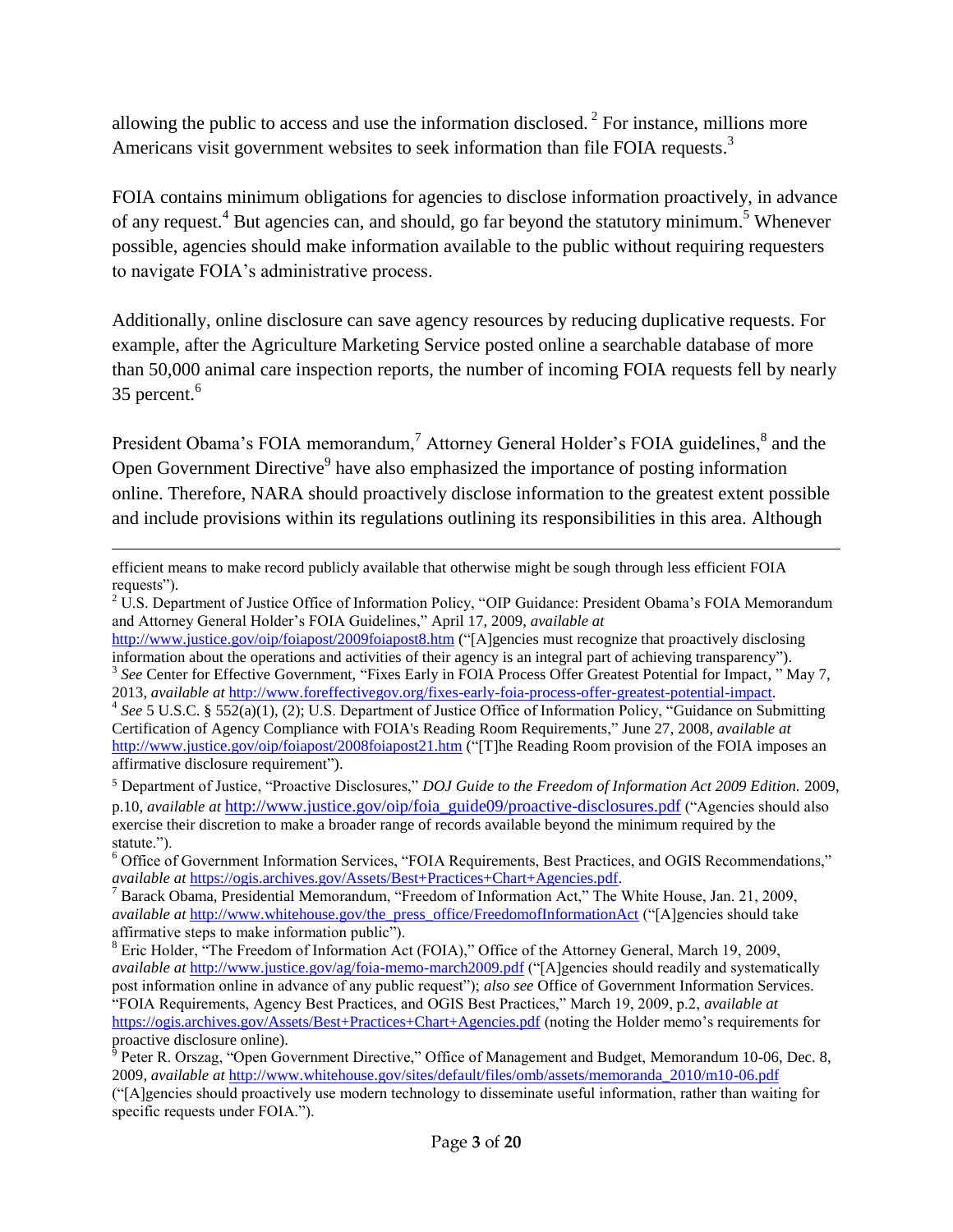NARA makes general statements about affirmative disclosure in § 1250.2 of the proposed regulations, NARA should commit to specific procedural requirements to advance the proactive, online disclosure of information.

### **a. Establish categories of records that can be disclosed regularly**

NARA should adopt a policy to "establish categories of records that can be disclosed regularly," as recommended by the Office of Government Information Services (OGIS).<sup>10</sup> Establishing such categories of records would ensure that NARA routinely makes key information available to the public without the need to file a FOIA request. The Equal Employment Opportunity Commission, for example, has adopted such a policy. $11$ 

**Recommendation**: Revise the proposed regulations at § 1250.12 to add, "NARA will establish categories of records that can be disclosed regularly and will routinely post such records on its website."

**Implementation suggestion**: NARA should consult with stakeholders, including the open government community, to identify categories of records that would be useful to disclose – in particular, categories of records that shed light on core agency operations.<sup>12</sup>

### **b. Proactively identify and disclose additional records of interest to the public**

NARA should adopt a policy to proactively identify particular records likely to be of interest to the public and to post such records online.<sup>13</sup> NARA has a public service obligation to promptly disclose matters that would be of public interest, without waiting for a FOIA request.<sup>14</sup> The Department of the Interior, for example, has adopted such a policy in its FOIA regulations.<sup>15</sup>

 $\overline{a}$ <sup>10</sup> Office of Government Information Services, "FOIA Requirements, Agency Best Practices, and OGIS Recommendations," *available at* https://ogis.archives.gov/Assets/Best+Practices+Chart+Agencies.pdf.

<sup>&</sup>lt;sup>11</sup> Equal Employment Opportunity Commission, "Availability of Records," rule, June 19, 2013, 78 F.R. 36649

<sup>(&</sup>quot;EEOC has established and will continue to establish categories of records and information of interest to the public that it will disclose regularly online.").

 $12$  The open government community has identified several types of information that agencies should regularly post online; *see* http://www.foreffectivegov.org/files/info/open-gov-min-standards-final.pdf.

<sup>&</sup>lt;sup>13</sup> Department of Justice. "OIP Guidance and Suggested Practices for Improving Transparency." Sept. 1, 2010, p.3, available at <http://www.justice.gov/oip/docs/best-practices-guidance-sept-2010.pdf> ("All agencies should ensure that they, including all their components, are identifying documents for proactive disclosure and have an ongoing process of posting documents of interest to the public").

<sup>&</sup>lt;sup>14</sup> Barack Obama, Presidential Memorandum, "Freedom of Information Act," The White House, Jan. 21, 2009, *available at [http://www.whitehouse.gov/the\\_press\\_office/FreedomofInformationAct](http://www.whitehouse.gov/the_press_office/FreedomofInformationAct) ("[Agencies] should not wait* for specific requests from the public. All agencies should use modern technology to inform citizens about what is known and done by their Government.").

<sup>&</sup>lt;sup>15</sup> 43 C.F.R. § 2.67(a) ("Each bureau must ... [i]dentify additional records of interest to the public that are appropriate for public disclosure … [and] [p]ost those records in FOIA libraries.").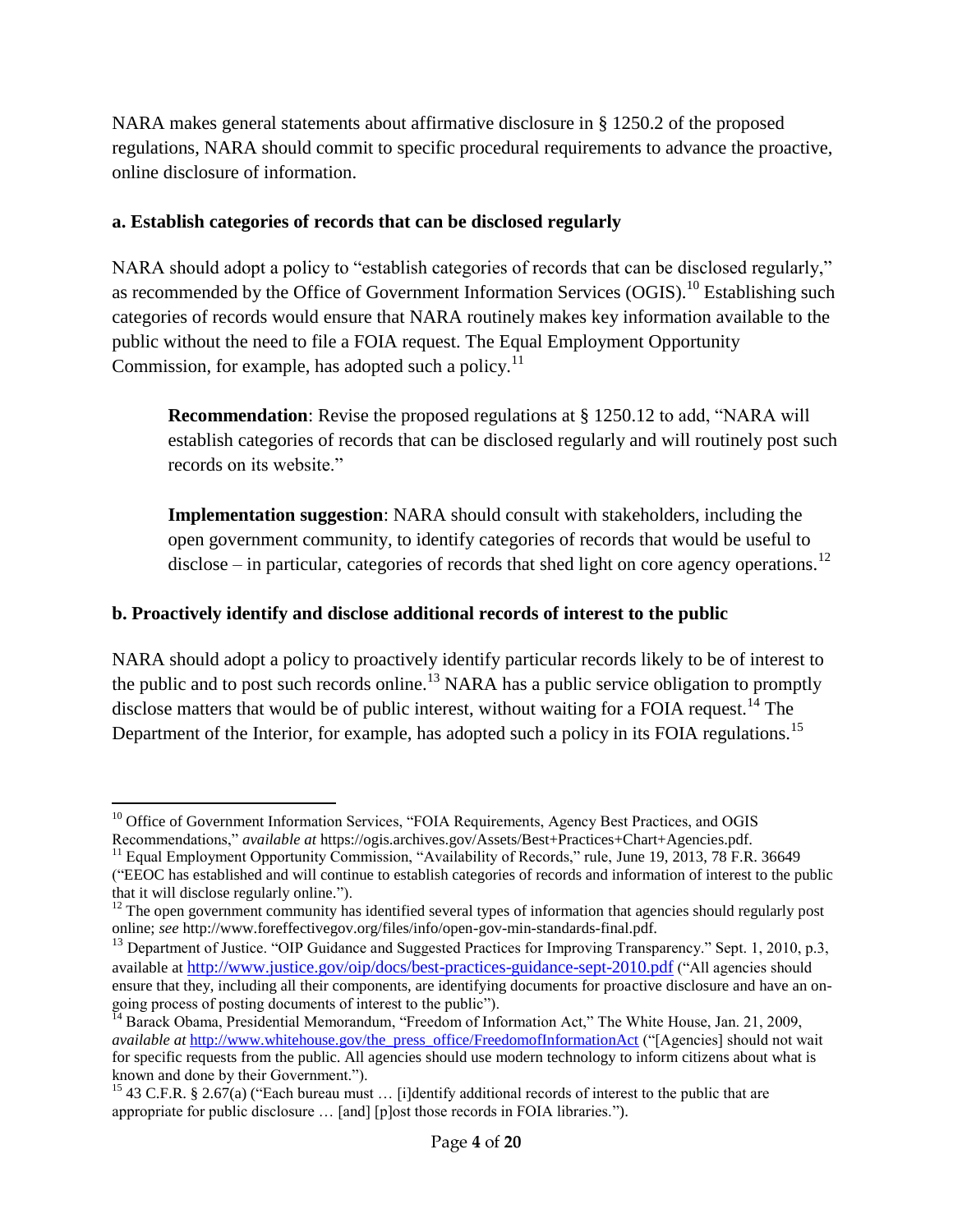**Recommendation**: Revise the proposed regulations at § 1250.12 to add, "NARA will proactively identify and disclose additional records of interest to the public."

### **c. Post records released in response to FOIA requests**

NARA should adopt a policy to post online all records released in response to FOIA requests.<sup>16</sup>

Many members of the public have expressed interest in having regular access to any information released under FOIA.

The E-FOIA Act of 1996 mandated agencies to post online any information that has been released in response to a FOIA request and is "likely to become the subject of subsequent requests."<sup>17</sup> Some agencies, such as the Department of the Air Force,<sup>18</sup> have adopted the best practice of posting *all* released records. Doing so makes more information available to the public and eliminates the need for agencies to evaluate each request in order to determine whether it is likely to become the subject of subsequent requests.

**Recommendation**: Revise the proposed regulations at § 1250.12(b)(4) to state, "Copies of records previously released under FOIA."

## **Implementation suggestions:**

1

- To protect privacy, NARA could exclude first-person requests for personal information, such as those made jointly under the Privacy Act.<sup>19</sup>
- NARA should provide a subscription service, such as by e-mail or RSS, to allow members of the public to receive notifications when new records are posted.<sup>20</sup>

<sup>&</sup>lt;sup>16</sup> Office of Government Information Services. "FOIA Requirements, Agency Best Practices, and OGIS Best Practices," March 19, 2009, p.2, *available at*

<https://ogis.archives.gov/Assets/Best+Practices+Chart+Agencies.pdf> ("Post online significant documents that have been released under FOIA without waiting for a second FOIA request. If feasible post previously released documents, of whatever age, in searchable form on agency FOIA web page.")

<sup>&</sup>lt;sup>17</sup> Electronic Freedom of Information Act Amendments of 1996, P.L. 104-231, at Sec. 4; 5 U.S.C. § 552(a)(2)(D). <sup>18</sup> Air Force Manual, "Freedom of Information Act Program," sec. C2.1.2.4.3.1, Oct. 21, 2010, *available at* <http://www.foia.af.mil/shared/media/document/AFD-070702-060.pdf> ("The FOIA RSC will consider any requested record that has been previously partially or fully released as a frequently requested record … and make it publicly available electronically ... FOIA managers will ensure that there is no personally identifiable information (PII) posted to the e-Reading Room even if it is fully released, i.e., first or third party request").

<sup>&</sup>lt;sup>19</sup> 5 U.S.C. § 552a. *Cf.* 5 U.S.C. § 552(a)(2) ("To the extent required to prevent a clearly unwarranted invasion of personal privacy, an agency may delete identifying details when it makes available or publishes … copies of records referred to in subparagraph (D)").

<sup>&</sup>lt;sup>20</sup> For instance, the Department of Agriculture's Food Safety and Inspection Service provides requesters with the option of signing up for e-mail notifications of changes to its log of FOIA requests. *See* U.S. Department of Agriculture Food Safety and Inspection Service, "FSIS Electronic Reading Room," *available at*  [http://www.fsis.usda.gov/wps/portal/footer/policies-and-links/freedom-of-information-act/fsis-electronic-reading](http://www.fsis.usda.gov/wps/portal/footer/policies-and-links/freedom-of-information-act/fsis-electronic-reading-room/fsis-electronic-reading-room)[room/fsis-electronic-reading-room.](http://www.fsis.usda.gov/wps/portal/footer/policies-and-links/freedom-of-information-act/fsis-electronic-reading-room/fsis-electronic-reading-room)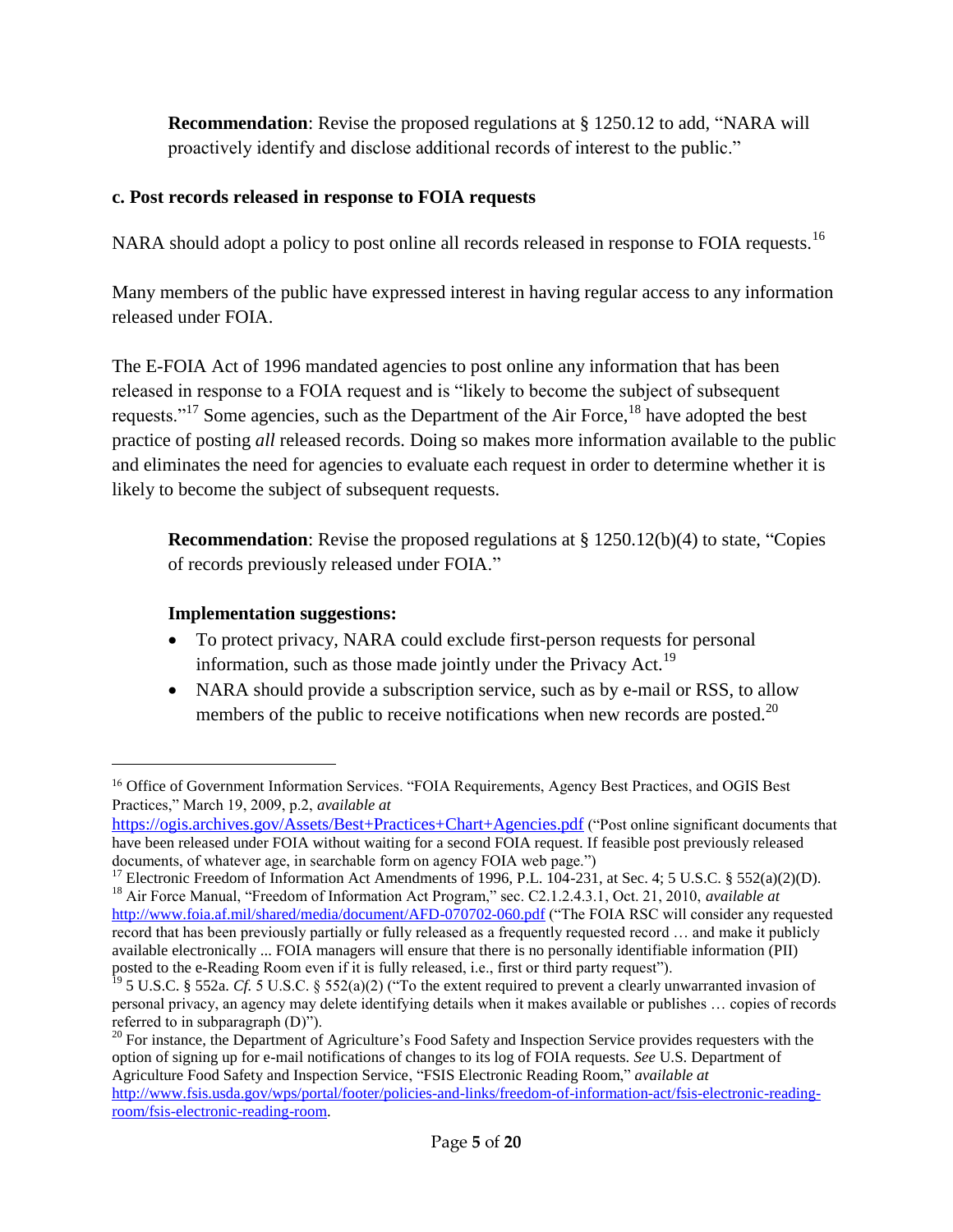### **d. Publish logs of FOIA requests received by the agency**

NARA should adopt a policy to post logs of FOIA requests received by the agency.

FOIA logs are a useful tool for members of the public to monitor what sort of requests agencies are receiving.<sup>21</sup> Additionally, FOIA logs can provide information about agency performance at FOIA implementation, in greater detail than is available in annual agency reports. The Department of Housing and Urban Development, for instance, has proposed regulations to adopt such a policy. $^{22}$ 

**Recommendation**: Revise the proposed regulations at  $\frac{1}{2}$  1250.12 to add, "NARA will regularly post logs describing the requests it has received and processed."

**Implementation suggestion:** FOIA logs should include sufficient detail about each request, including the opening and closing date of each request, the requester's name (and, if applicable, organization), a description of the records requested, and the disposition of the request.

### **2. Communicate with requesters by e-mail where appropriate**

 $\overline{a}$ 

NARA should adopt a policy that it will communicate with requesters by e-mail where appropriate.

Digital communications are changing the way government connects with citizens. Agencies should take advantage of information technology to deliver fast and effective communications with the public.<sup>23</sup> E-mail communication can also reduce printing and mailing costs for agencies. The Office of the U.S. Trade Representative, for instance, reports that it generally communicates with requesters via e-mail. $^{24}$ 

<sup>21</sup> *See e.g.* Freedom of Information Center at the Missouri School of Journalism, *available at*  <http://www.nfoic.org/foi-center> ("One of the best things you can do when starting your FOIA request is finding out what other FOIA requesters are asking the government.").

<sup>&</sup>lt;sup>22</sup> Department of Housing and Urban Development, "Revision of Freedom of Information Act Regulation," proposed rule, May 31, 2013, 78 F.R. 32601 (stating that HUD posts on its FOIA website "FOIA request logs").

<sup>&</sup>lt;sup>23</sup> Barack Obama, Executive Order 13571, "Streamlining Service Delivery and Improving Customer Service," The White House, April 27, 2011 ("[B]est practices include increasingly popular lower-cost, self-service options accessed by the Internet or mobile phone and improved processes that deliver services faster and more responsively, reducing the overall need for customer inquiries and complaints.").

<sup>&</sup>lt;sup>24</sup> Office of the U.S. Trade Representative, "Chief Freedom of Information Act Officer Annual Report," March 11, 2013, *available at*

<http://www.ustr.gov/sites/default/files/USTR%20CHIEF%20FOIA%20OFFICER%20Report%202012.pdf> ("USTR is likewise working toward mostly electronic communications with requesters and generally transmits FOIA responses via email").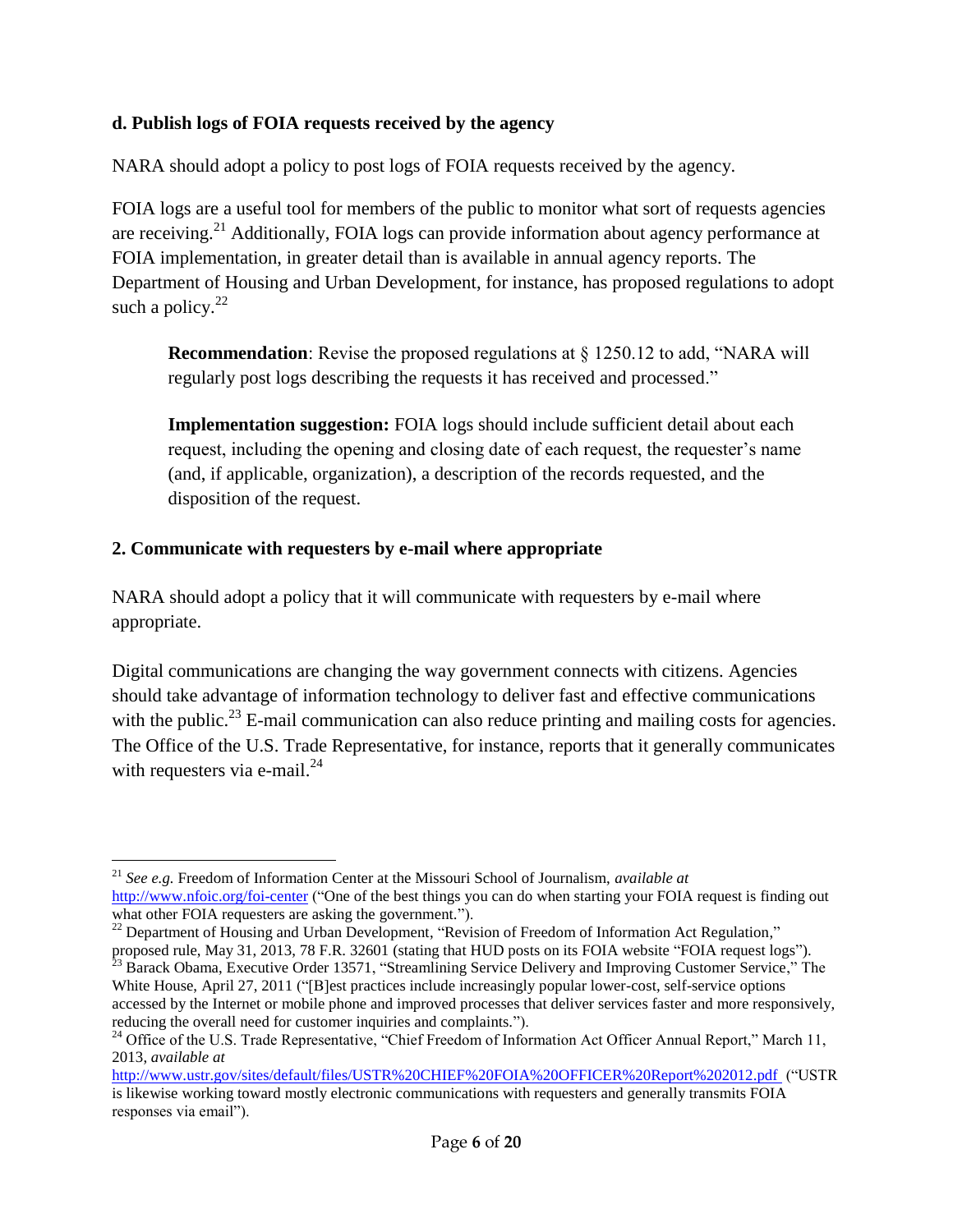**Recommendation**: Revise the proposed regulations at § 1250.26 to add, "NARA will generally communicate with the requester by e-mail, unless he or she specifies otherwise."

### **3. Improve the acknowledgment of requests**

By promptly and effectively acknowledging that it has received a request, an agency sets a constructive tone for interactions with the requester. Because it can often take several weeks for agencies to provide a full response to a request, providing an initial acknowledgement letter can be helpful to let requesters know that their request has been received and is being processed.

## **a. Acknowledge requests as soon as practicable**

1

NARA should adopt a policy to acknowledge all requests as soon as practicable. Promptly acknowledging requests assures requesters that their request has been properly received. In addition, acknowledgement letters can provide requesters with important information, such as the tracking number for their request and contact information for questions on processing. The Environmental Protection Agency, for instance, includes such a policy in its regulations.<sup>25</sup>

**Recommendation**: Revise the proposed regulations at the first sentence of § 1250.26 to state, "NARA will acknowledge all FOIA requests *as soon as possible*."

**Implementation suggestion:** NARA should provide an automated acknowledgment when possible (e.g., for requests received through the agency website or by e-mail).

# **b. Promptly reroute requests to the appropriate agency FOIA office and notify requesters**

NARA should adopt a policy to reroute requests to the appropriate FOIA office within 10 days, as required by law, and to notify requesters when doing so.

The OPEN Government Act of 2007 required agencies to begin processing a FOIA request within 10 days of its receipt by any agency-designated FOIA office.<sup>26</sup> Promptly rerouting requests assists requesters and avoids undue delays. Notifying the requester of the rerouting can

<sup>&</sup>lt;sup>25</sup> 40 C.F.R. § 2.104(b) ("On receipt of a request, the FOI Office ordinarily will send a written acknowledgment advising you of the date it was received and of the processing number assigned to the request for future reference"). <sup>26</sup> P. L. 110-175, at Sec. 6; 5 U.S.C. § 552(a)(6)(A) ("The 20-day period under clause (i) shall commence on the date on which the request is first received by the appropriate component of the agency, but in any event not later than ten days after the request is first received by any component of the agency that is designated in the agency's regulations under this section to receive requests under this section.").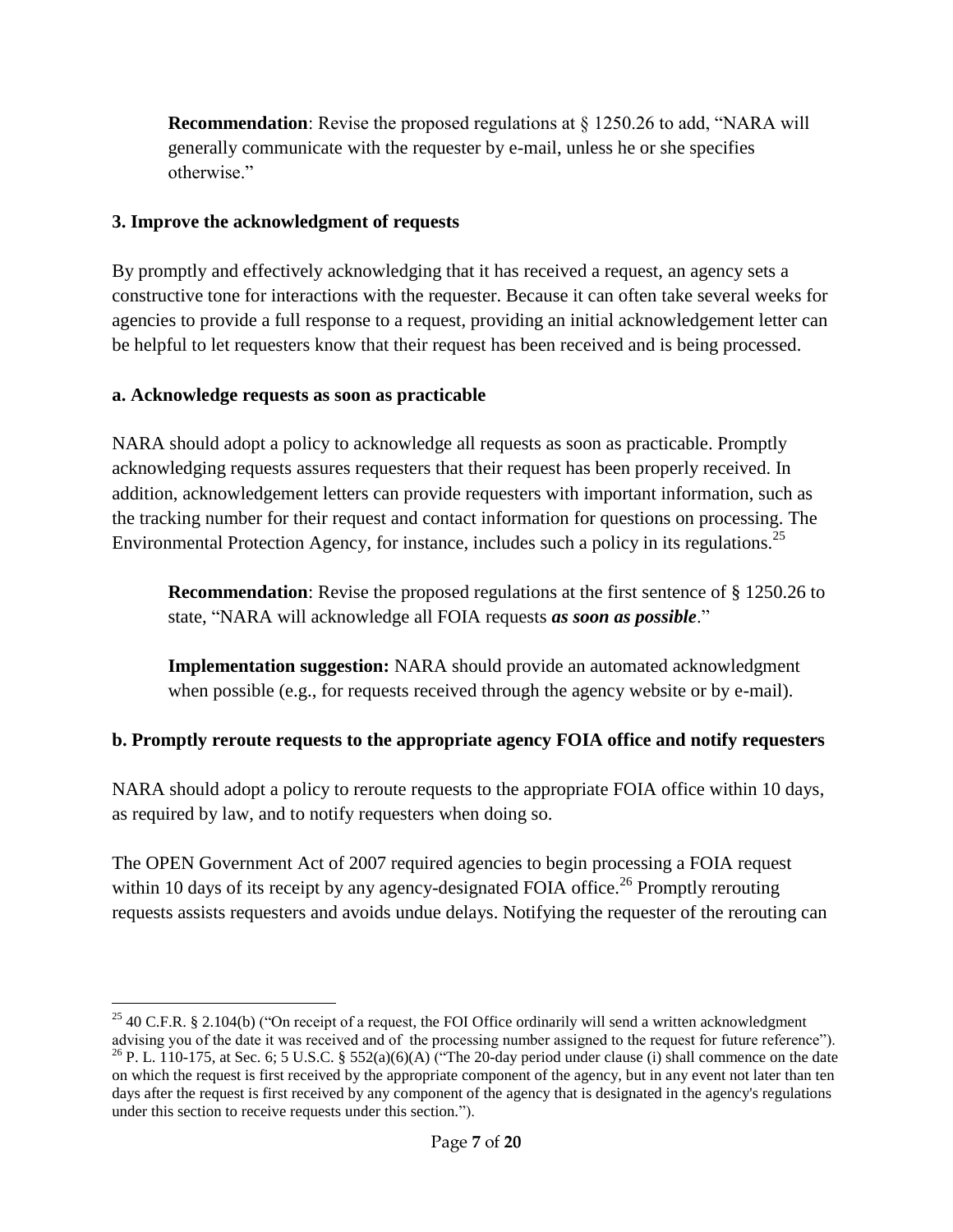further inform requesters and avoid confusion.<sup>27</sup> The Federal Labor Relations Authority, for example, has adopted such a policy in its regulations.  $28$ 

**Recommendation**: Revise the proposed regulations at the final sentence of § 1250.22(f) to state, "Your request will be considered received when it reaches the proper office's FOIA staff*, but in any event not later than ten days after the request is first received*."

Revise the proposed regulations at § 1250.26 to add, "Within 10 days of receiving a request, NARA will reroute requests received by any NARA FOIA office to the appropriate NARA FOIA office for the records requested. NARA will notify the requester of the office to which it rerouted the request and provide contact information for that office. If NARA reroutes a request, the time period for processing the request begins when the appropriate FOIA office receives the request, or 10 days after any NARA FOIA office first received the request, whichever is earlier."

## **4. Improve communication with requesters**

Clear and open communication between requesters and agency staff is vital to an effective, userfriendly FOIA process. Agencies should strive to provide the best service to requesters by maintaining open lines of communication and providing requesters with relevant updates throughout the process. $2^9$ 

Providing requesters with information to make informed decisions, as well as status updates, can generally improve the requester's experience, reduce unnecessary delays, and avoid disputes.

# **a. Explain NARA's multitrack processing system**

FOIA allows agencies to establish multitrack processing systems based on the time or work required to process a request.<sup>30</sup> To provide for multitrack processing, the law requires agencies to "promulgate regulations, pursuant to notice and receipt of public comment."<sup>31</sup>

 $\overline{a}$ 

<sup>&</sup>lt;sup>27</sup> Department of Justice Office of Information Policy, "OIP Guidance: New Requirement to Route Misdirected FOIA Requests," *FOIA Post*, November 18, 2008, *available at* 

<http://www.justice.gov/oip/foiapost/2008foiapost31.htm> ("In those instances where a receiving FOIA office has routed a misdirected request to another FOIA office within the agency for processing, the receiving FOIA office is encouraged to notify the requester of the routing.").

 $^{28}$  5 C.F.R. § 2411.8(a).

<sup>&</sup>lt;sup>29</sup> Barack Obama, Executive Order 13571, "Streamlining Service Delivery and Improving Customer Service," The White House, April 27, 2011 ("The public deserves competent, efficient, and responsive service from the Federal Government.").

 $30\overline{5}$  U.S.C. § 552(a)(6)(D).

 $31$  5 U.S.C. § 552(a)(6)(D)(i).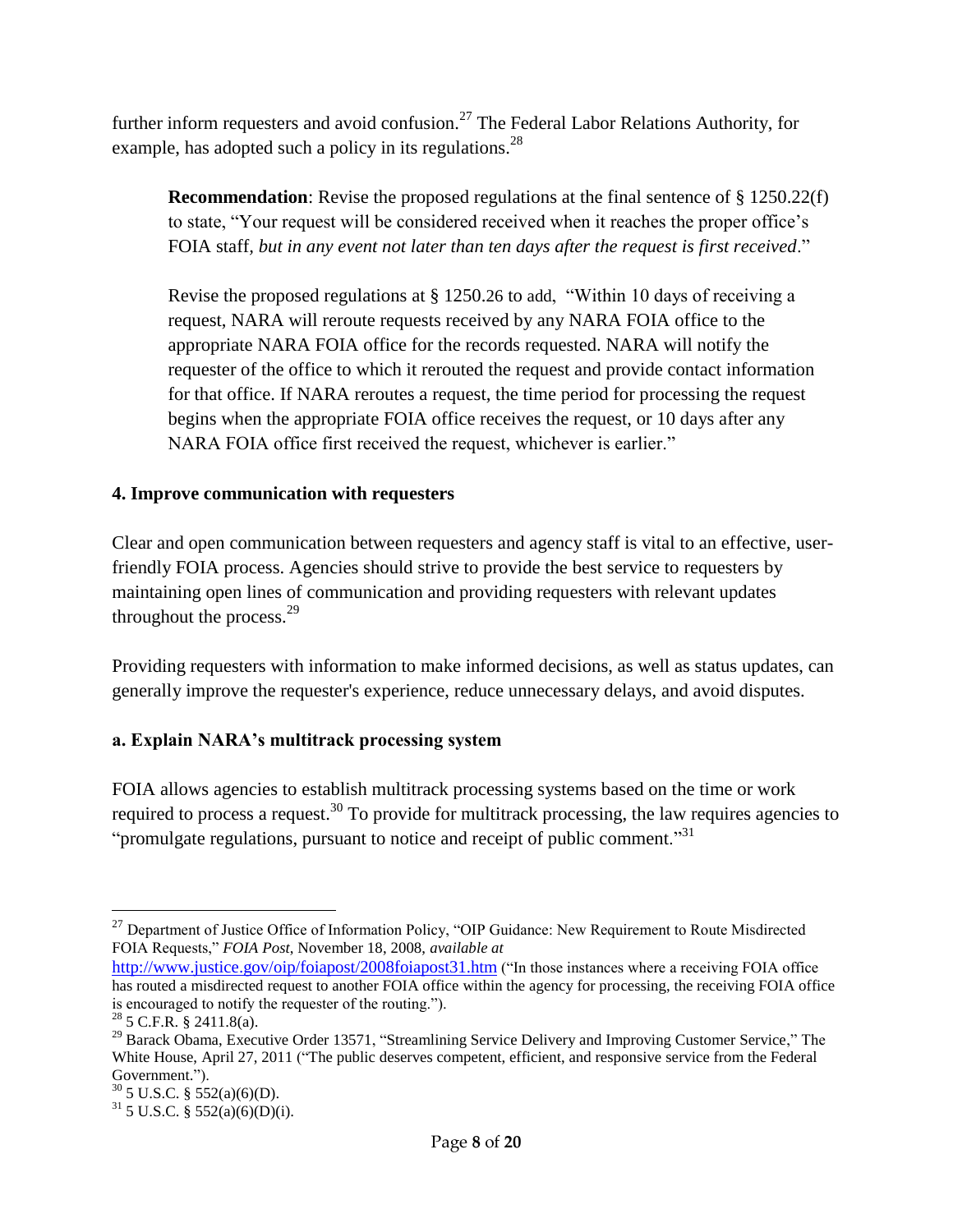In NARA's 2012 annual FOIA report, NARA reports processing requests on both simple and complex tracks.<sup>32</sup> Therefore, it appears that NARA has already implemented multitrack processing. However, NARA's proposed regulations do not provide for multitrack processing. To the contrary, the proposed regulations at § 1250.26(a) state, "NARA places FOIA requests in a queue to be processed on a first-in, first-out basis."

To comply with the statutory provisions for multitrack processing, NARA should revise the proposed regulations to explain its multitrack processing system.

**Recommendation:** Revise the proposed regulations at § 1250.26 to provide for multitrack processing, explain NARA's multitrack processing system, explain how a request qualifies for the different processing tracks, and provide a person making a request that does not qualify for the fastest processing track an opportunity to limit the scope of the request in order to qualify for faster processing.

#### **b. Seek clarification as necessary**

NARA should adopt a policy to contact the requester to seek clarification if NARA is unclear as to the scope of the request.  $33$ 

NARA's interpretation of the particular scope of a FOIA request, and its determinations regarding exactly which information falls within it, are vitally important aspects of FOIA administration.<sup>34</sup> In order to make sure that NARA does not unduly limit the records found responsive to FOIA requests, NARA should instruct its employees to carefully read and fairly interpret the terms of the FOIA requests that it receives and contact the requester for clarification if needed. Doing so can avoid disputes. The Nuclear Regulatory Commission, for instance, has issued guidance instructing its FOIA staff to clarify the scope of FOIA requests at the outset of processing.<sup>35</sup>

 $\overline{a}$  $32$  National Archives and Records Administration, "Fiscal Year 2012 Annual Freedom of Information Act (FOIA) Report," *available at* [http://archives.gov/foia/reports/2012.pdf.](http://archives.gov/foia/reports/2012.pdf)

<sup>33</sup> Department of Justice. "Guide to the Freedom of Information Act: Procedural Requirements (2013)." 2013, p.25, available at<http://www.justice.gov/oip/foia-guide13/procedural-requirements.pdf> ("Even if the request 'is not a model of clarity,' an agency should carefully consider the nature of each request and give a reasonable interpretation to its terms and overall content.")

<sup>&</sup>lt;sup>34</sup> U.S. Department of Justice Office of Information Policy, "OIP Guidance: The Importance of Good Communication with FOIA Requesters," March 4, 2010, *available at*

<http://www.justice.gov/oip/foiapost/2010foiapost5.htm> ("Good communication with requesters can also be exceedingly helpful in those instances where an agency is uncertain about the scope of what is being requested"). <sup>35</sup> Nuclear Regulatory Commission FOIA/Privacy Team guidance, *available at* 

<http://pbadupws.nrc.gov/docs/ML0932/ML093230619.pdf> ("[M]ake every effort to clarify the scope of the request before forwarding the request to the office FOIA coordinators").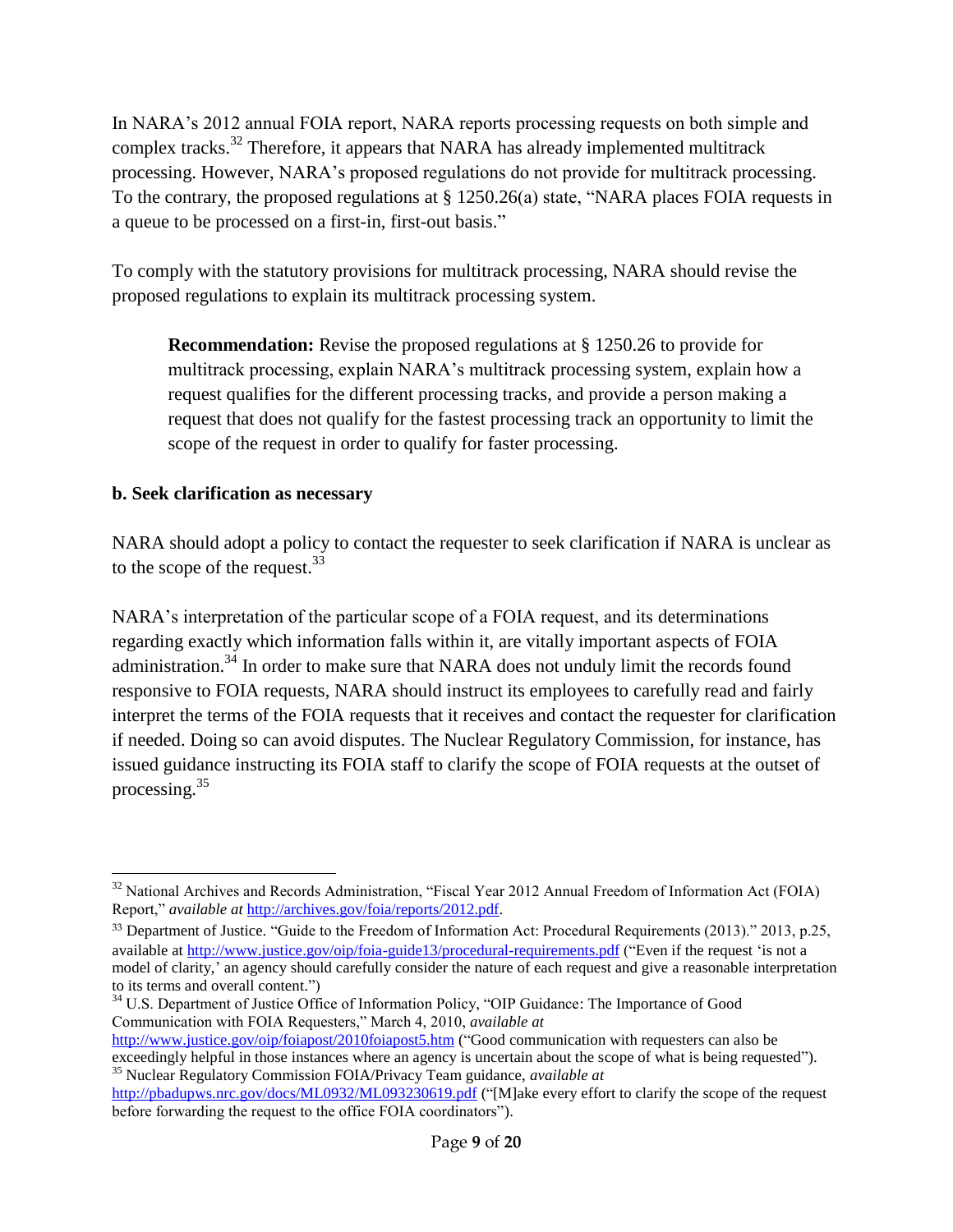**Recommendation**: Revise the proposed regulations at § 1250.26 to add, "If NARA has any uncertainty regarding an aspect of the request, NARA will attempt to communicate with the requester to clarify the scope of his or her FOIA request."

#### **c. Contact the requester before denying requests as unreasonable**

NARA should adopt a policy that it will contact the requester to seek clarification before denying a request for not reasonably describing the records sought. Doing so can improve customer service and avoid disputes. The National Labor Relations Board, for example, includes such a policy in its FOIA regulations.<sup>36</sup>

**Recommendation**: Revise the proposed regulations at § 1250.26 to add, "Requests must reasonably describe the records sought. If NARA determines that a request does not reasonably describe the records sought, NARA will contact the requester to seek clarification. NARA may toll the time limits for processing in order to make one such request, in which case the time limits resume upon NARA's receipt of a response from the requester. NARA will provide at least 30 days for the requester to respond to a request for clarification. If the request has not been clarified after 30 days, NARA will deny the request for not reasonably describing the records sought and will provide the requester with the opportunity to appeal under the procedures in Subpart D."

### **d. Use plain language in all communications with requesters**

NARA should adopt a policy that all written communication with requesters will be written in plain language.

The Plain Writing Act of 2010 directs agencies to use "writing that is clear, concise, wellorganized, and follows other best practices appropriate to the subject or field and intended audience" in any document that "provides information about any Federal Government benefit or service."<sup>37</sup>

Citizens deserve clear communications from the government. All NARA communications with requesters should be easy to read, understand, and use.

 $\overline{a}$  $36$  29 C.F.R. § 102.117(c)(1) ("If the Agency determines that a request does not reasonably describe records, it may contact the requester to inform the requester either what additional information is needed or why the request is insufficient. Requesters may be given an opportunity to discuss their request so that requests may be modified to meet the requirements of this section").

<sup>37</sup> P. L. 111-274; *also see* Janet Reno, "The Freedom of Information Act, " Office of the Attorney General, Oct. 4, 1993, *available at* [http://www.justice.gov/oip/foia\\_updates/Vol\\_XIV\\_3/page3.htm](http://www.justice.gov/oip/foia_updates/Vol_XIV_3/page3.htm) (announcing a "comprehensive review of all standard FOIA forms and correspondence … for their correctness, completeness, consistency, and particularly for their use of clear language").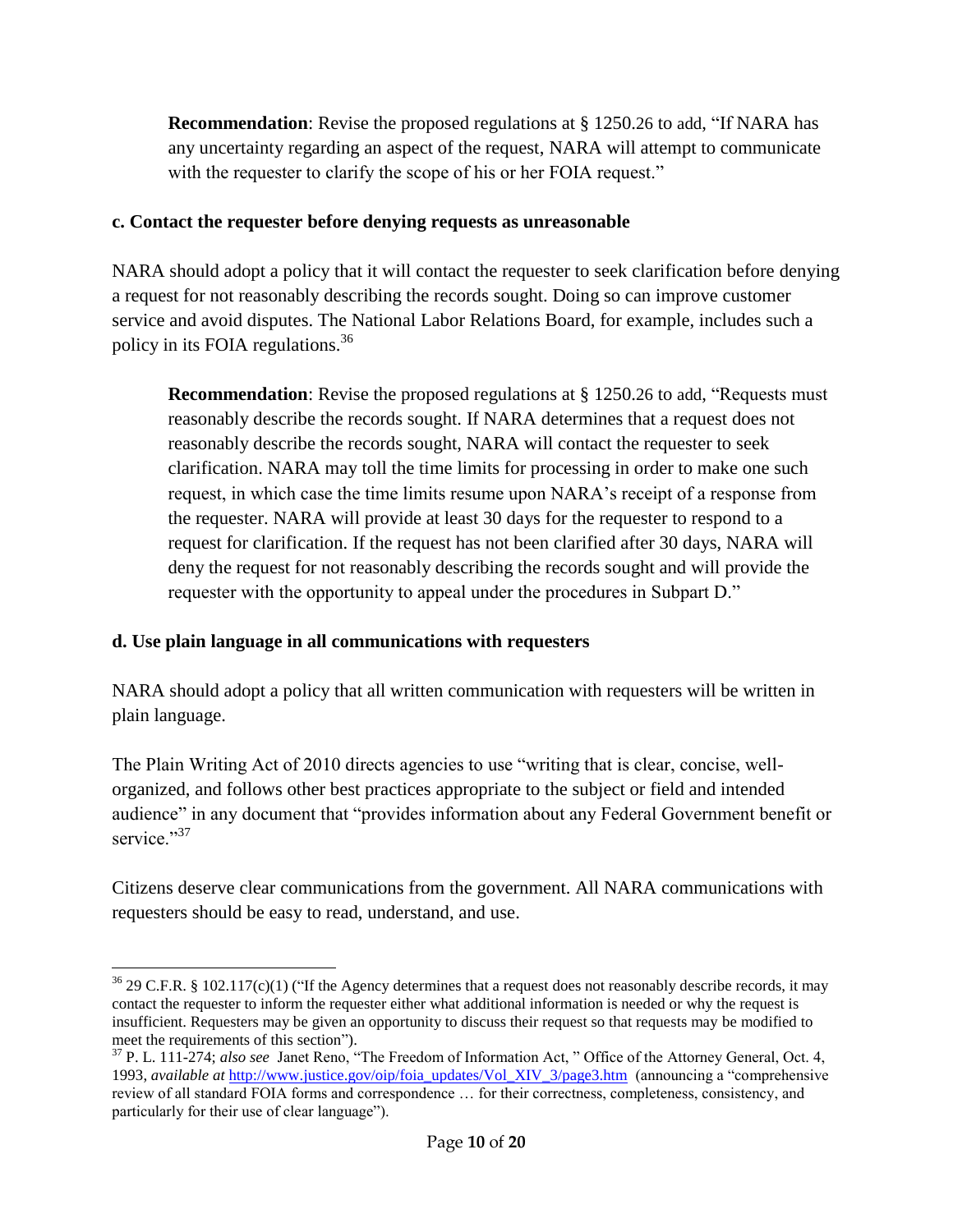**Recommendation**: Revise the proposed regulations at § 1250.30 to add, "NARA will use plain language in all written communications with requesters."

### **5. Apply the presumption of openness**

Agencies serve the public and should favor disclosure to improve government openness for the benefit of the public. As President Obama has commented, "All agencies should adopt a presumption in favor of disclosure,"<sup>38</sup> and withholding should be narrowly limited.<sup>39</sup> Furthermore, minimizing withholding, denials, and delays can reduce disputes with requesters and avoid litigation.

### **a. Release records on a rolling basis**

NARA should adopt a policy to make rolling releases of records, also known as "interim releases," whenever possible, as recommended by OIP guidance<sup>40</sup> and OGIS best practices.<sup>41</sup> Releasing records as they are processed, rather than waiting to complete processing of the entire request, increases the timeliness of disclosure. The State Department, for instance, implements the practice of rolling releases. $42$ 

**Recommendation**: Revise the proposed regulations at § 1250.30 to add, "If a request involves a voluminous amount of material or searches in multiple locations, NARA will provide the requester with interim responses, releasing the information on a rolling basis."

# **b. Prevent the destruction of requested records**

<sup>39</sup> *FBI v. Abramson*, 456 U. S. 615, 630 (1982) (providing that FOIA exemptions must be "narrowly construed"). <sup>40</sup> U.S. Department of Justice Office of Information Policy, "OIP Guidance: The Importance of Good Communication with FOIA Requesters," March 4, 2010, *available at*

 $\overline{a}$ <sup>38</sup> Barack Obama, Presidential Memorandum, "Freedom of Information Act," The White House, Jan. 21, 2009, *available at* [http://www.whitehouse.gov/the\\_press\\_office/FreedomofInformationAct.](http://www.whitehouse.gov/the_press_office/FreedomofInformationAct)

<http://www.justice.gov/oip/foiapost/2010foiapost5.htm> ("When an agency is working on a request that involves a voluminous amount of material or which involves searches in multiple locations, whenever feasible, the agency should provide the requester with interim responses rather than waiting until all records are located and processed").

<sup>&</sup>lt;sup>41</sup> Office of Government Information Services. FOIA Requirements, Best Practices, and OGIS Recommendations *available at* https://ogis.archives.gov/Assets/Best+Practices+Chart+Agencies.pdf.

<sup>42</sup> Office of Government Information Services, "Improving the FOIA Process," *The First Year: Building Bridges Between FOIA Requesters and Federal Agencies*, March 2011, *available at* [https://ogis.archives.gov/about](https://ogis.archives.gov/about-ogis/ogis-reports/the-first-year/improving-the-foia-process.htm)[ogis/ogis-reports/the-first-year/improving-the-foia-process.htm](https://ogis.archives.gov/about-ogis/ogis-reports/the-first-year/improving-the-foia-process.htm) ("The State Department makes rolling releases of information to requesters rather than waiting until processing ends").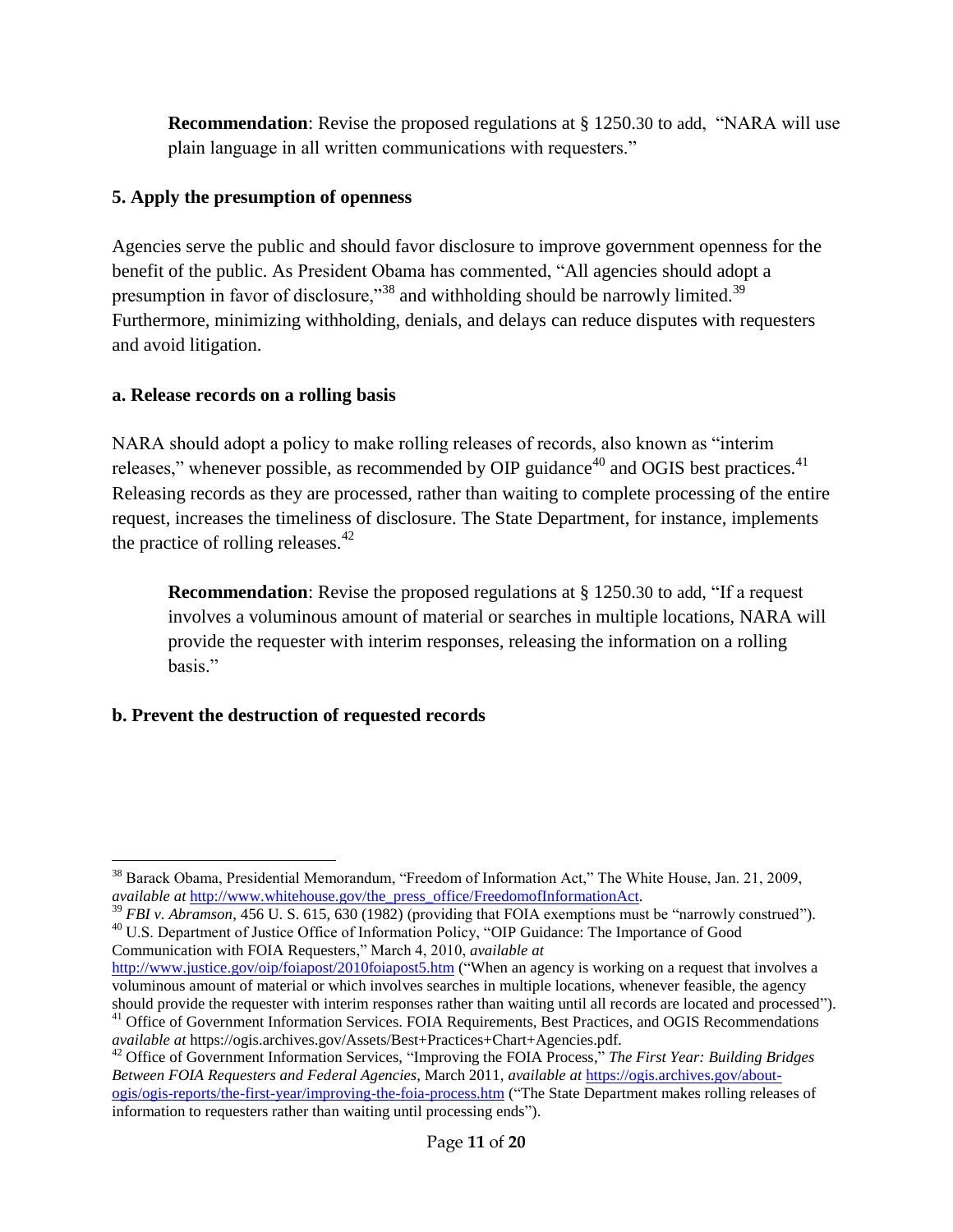NARA should adopt a policy that it will preserve any records requested under FOIA.<sup>43</sup> Just as agencies take steps to prevent the spoliation of evidence in legal proceedings, they also should ensure that records requested under FOIA will remain available.

Records management regulations require agencies to prevent the destruction of records subject to a FOIA request.<sup>44</sup> Additionally, NARA's FOIA regulations should integrate the governmentwide schedule for how long agencies must maintain records related to FOIA requests.<sup>45</sup> The Department of Veterans Affairs, for instance, addresses records retention in its FOIA regulations.<sup>46</sup>

**Recommendation**: Revise the proposed regulations at § 1250.26 to add, "NARA will maintain copies of records that are the subject of a pending request, appeal, or lawsuit under the FOIA. NARA will also preserve all correspondence pertaining to FOIA requests until disposition is authorized under the National Archives and Records Administration's General Records Schedule 14."

#### **c. Indicate the quantity of withheld information**

NARA's regulations should reflect FOIA's requirements to indicate the quantity of information withheld under exemptions.<sup>47</sup>

**Recommendation:** Revise the proposed regulations at § 1250.30(c), after "In addition, if only part of a record must be withheld, NARA will provide access to the rest of the information in the record," to add: "NARA will indicate the amount of information deleted, and the exemption under which the deletion is made, on the released portion of the record, unless including that indication would harm an interest protected by the exemption under which the deletion is made. If technically feasible, NARA will indicate

<sup>1</sup> <sup>43</sup> Office of Government Information Services, "Agency Best Practices for Agency FOIA Regulations," *available at*  <https://ogis.archives.gov/about-foia/best-practices/Agency-Best-Practices-for-Agency-FOIA-Regulations.htm> ("OGIS suggests agencies include in their FOIA regulations information about the preservation of records and records management. OGIS has observed that good records management is essential to the FOIA administrative process.").

 $44\overline{36}$  C.F.R. § 1230.10 ("The heads of Federal agencies must: Prevent the unlawful or accidental removal, defacing, alteration, or destruction of records … Take adequate measures to inform all employees and contractors of the provisions of the law relating to unauthorized destruction, removal, alteration or defacement of records … Implement and disseminate policies and procedures to ensure that records are protected against unlawful or accidental removal, defacing, alteration and destruction"); 36 C.F.R. § 1230.3(b) (defining "unlawful or accidental destruction" to include "disposal of a record subject to a FOIA request").

<sup>45</sup> National Archives and Records Administration, General Records Schedules, Transmittal No. 22, "General Records Schedule 14: Information Services Records," April 2010, *available at* [http://www.archives.gov/records](http://www.archives.gov/records-mgmt/grs/grs14.html)[mgmt/grs/grs14.html.](http://www.archives.gov/records-mgmt/grs/grs14.html)

 $46$  38 C.F.R. § 1.560.

 $47$  5 U.S.C. § 552(b).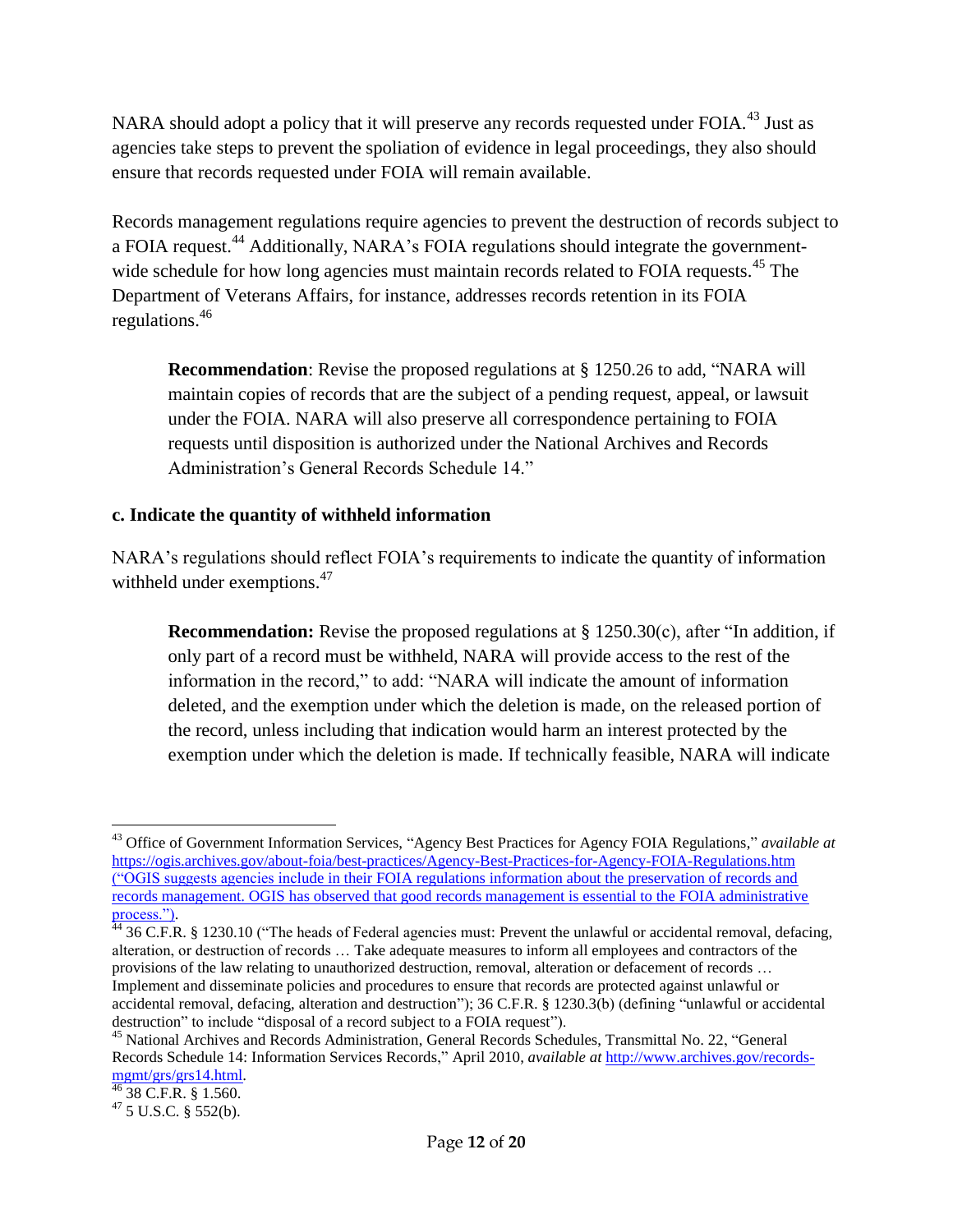the amount of the information deleted, and the exemption under which the deletion is made, at the place in the record where such deletion is made."

## **d. Prevent unwarranted administrative closure of requests**

NARA should review the proposed regulations at  $\S 1250.26(a)$  relating to administrative closure of requests. NARA should ensure the proposed regulations would not result in undue administrative closure of requests. NARA should rigorously attempt to contact requesters, through different methods of communication if possible (e.g., mail and telephone), to confirm that the request should be closed.

# **6. Streamline confidential business information claims**

Many FOIA requesters have raised concerns about overly broad claims of confidential business information restricting access to important information that is properly public. Additionally, the procedures that many agencies have instituted to notify submitters about requests for submitted information are lengthy or open-ended and may contribute to delays in FOIA processing. Agencies should adopt regulations on confidential business information that avoid overly broad claims or delay responses to FOIA requests.

# **a. Require submitters to proactively designate claimed confidential business information**

NARA should strengthen its proposal to require submitters to use good faith effort to designate any information that submitters consider to be exempt from disclosure under FOIA's Exemption 4. Specifically, NARA should require submitters to designate such claims promptly and indicate what it considers a "good faith effort" to designate such claims. The Department of Education, for instance, includes such elements in its FOIA regulations.<sup>48</sup>

Having submitters designate information that could be exempt under Exemption 4 can help ensure that agencies do not inadvertently release exempt information. However, to be effective, submitters must make their designations in a timely fashion and narrowly target designations to information likely to be exempt.

**Recommendation**: Revise the proposed regulations at § 1250.80 to state, "A submitter of business information *must* use good-faith efforts to designate, by appropriate markings, either at the time of submission or *within 30 days* thereafter, any portions of its submission that it considers to be protected from disclosure under FOIA Exemption 4. These designations *are not binding on NARA* and will expire 10 years after the date of the submission unless the submitter requests, and provides justification for, a longer

 $\overline{a}$  $^{48}$  34 C.F.R. § 5.11(c).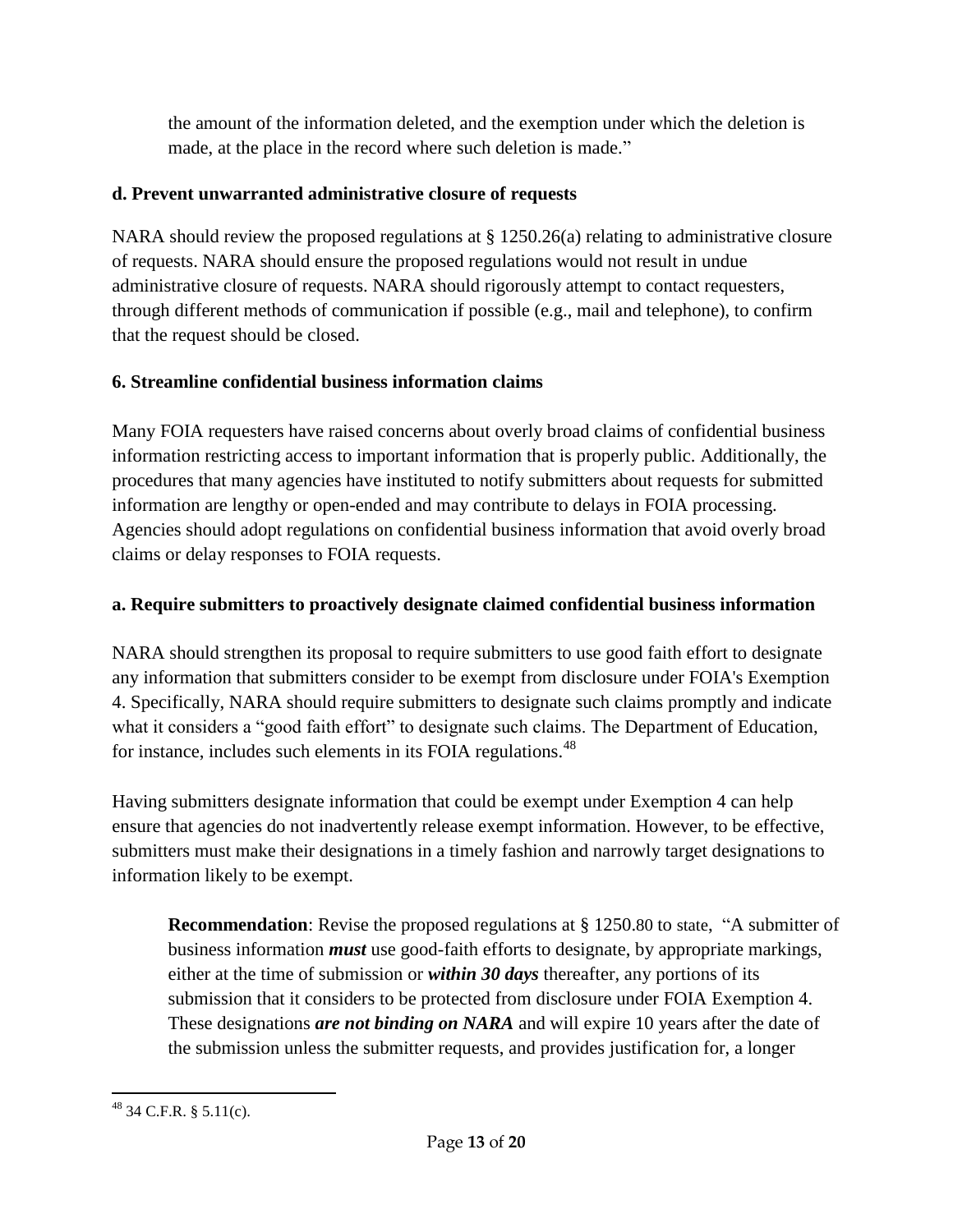designation period. *A blanket designation on each page of a submission that all information contained on the page is protected from disclosure under Exemption 4 presumptively will not be considered a good faith effort.*"

## **b. Streamline notice of requests to submitters**

To avoid undue delays, NARA should notify submitters about requests for submitted information only when necessary.

Agencies generally notify submitters of information when agencies receive requests for information that the submitters might claim as confidential business information. While this process is logical and reasonable, such notifications take time and should therefore only be pursued if necessary. NARA should establish that it is unnecessary to notify submitters if it determines that:

- The information should not be disclosed:
- The information has already been published;
- Disclosure of the information is required by law; or
- The submitter has made an obviously frivolous claim of confidential business information.

NARA should provide that, in those circumstances, it will proceed without delaying the process with an unnecessary check with the submitter. The White House Office of Science and Technology Policy, for example, adopted such a policy in its FOIA regulations.<sup>49</sup>

**Recommendation:** Revise the propose regulations to add a new § 1250.83, as follows: "NARA will not notify a submitter under § 1250.82 if it determines that:

(a) The information must be withheld under FOIA's exemptions;

(b) The information lawfully has been published or made available to the public;

(c) Disclosure of the information is required by statute (other than FOIA) or by a regulation issued in accordance with the requirements of Executive Order 12600; or

(d) The designation made by the submitter appears obviously frivolous – except that, in such a case, the agency will, no fewer than five working days prior to a specified disclosure date, give the submitter written notice of any final decision to disclose the information."

 $\overline{a}$  $^{49}$  32 C.F.R. § 2402.6(h).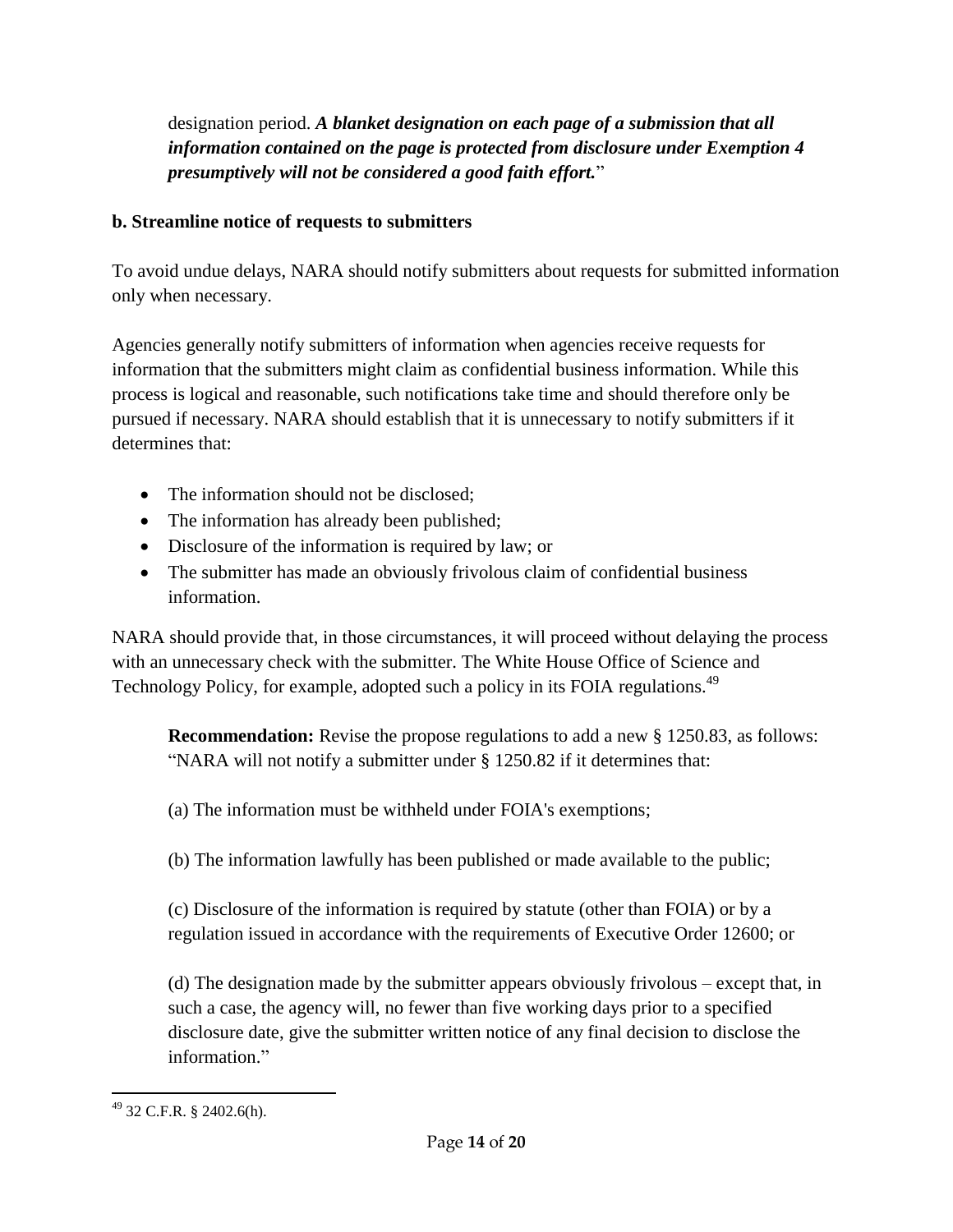### **c. Require substantiation for claims of confidential business information**

NARA should require submitters who wish to object to the disclosure of information to provide detailed substantiation for claiming that the information should be withheld under FOIA's Exemption 4. NARA should require objecting submitters to explain in detail the grounds for withholding the information and why the information is exempt from disclosure.

Under FOIA, agencies are required by law to release any requested information that is not validly covered under the law's specific exemptions. Requiring submitters to provide specific detail about their objections to disclosure can help agencies effectively and promptly determine whether requested information must be withheld or released. The Administrative Conference of the United States, for instance, includes such requirements in its FOIA regulations.<sup>50</sup>

**Recommendation:** Revise the propose regulations at § 1250.82(d) to add, "A submitter who wishes to object to disclosure must submit a detailed written statement that specifies the grounds for withholding the information under FOIA's exemptions, with specific reference to the submitted information. A submitter who claims that information is exempt under Exemption 4 must show why the information is a trade secret or commercial or financial information that is privileged or confidential."

### **7. Clarify fees and fee waivers**

#### **a. Comply with statutory requirements for fee waivers and reductions**

FOIA requires agencies to waive or reduce fees "if disclosure of the information is in the public interest because it is likely to contribute significantly to public understanding of the operations or activities of the government and is not *primarily* in the commercial interest of the requester" (emphasis added).<sup>51</sup> NARA should revise its proposed regulations to align with that standard.

**Recommendation:** Revise the proposed regulations at § 1250.56(c) to state, "After reviewing your request and determining that there is a substantial public interest in release, NARA will also determine if it *primarily* furthers your commercial interests. If it does, you are not eligible for a fee waiver."

 $\overline{a}$  $50$  1 C.F.R. § 304.7(f) ("If a submitter has any objection to disclosure, it is required to submit a detailed written statement. The statement must specify all grounds for withholding any portion of the information under any exemption of the FOIA and, in the case of Exemption 4, it must show why the information is a trade secret or commercial or financial information that is privileged or confidential.").

<sup>&</sup>lt;sup>51</sup> 5 U.S.C. § 552(a)(4)(A)(iii) ("Documents shall be furnished without any charge or at a charge reduced below the fees established under clause (ii) if disclosure of the information is in the public interest because it is likely to contribute significantly to public understanding of the operations or activities of the government and is not primarily in the commercial interest of the requester.").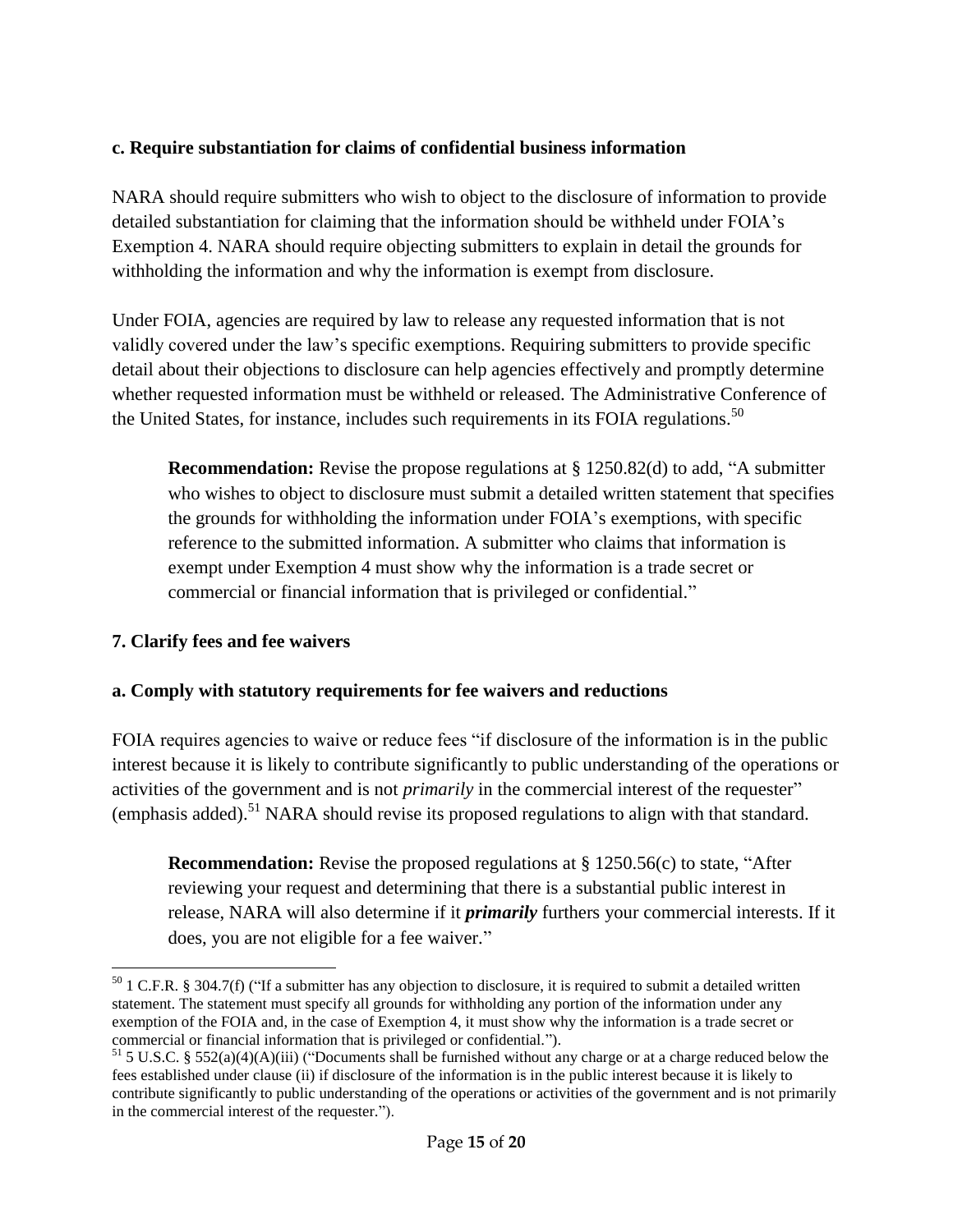#### **b. Reduce duplication fees**

NARA should revise the proposed regulations to reduce its per-page charges for photocopies of requested records.

The proposed regulations § 1250.52(c) would establish copy charges of \$0.25 and \$0.30 per page for self-service and NARA-produced photocopies, respectively. These fees are unusually high and could burden requesters. Several other agencies that have recently adopted FOIA regulations have established lower duplication fees: for instance, the White House Office of Science and Technology Policy,<sup>52</sup> the Consumer Financial Protection Bureau,<sup>53</sup> and the Special Inspector General for Afghanistan Reconstruction<sup>54</sup> adopted charges of \$0.10 per page.

**Recommendation:** Revise the proposed regulations at § 1250.52(c) to strike "\$0.25 cents per page" and "\$0.30 cents per page" and to insert "\$0.10 per page."

#### **c. Adopt a reasonable threshold for minimum fee charges**

NARA should adopt a policy that it will not charge a fee if the total fee would be less than \$50.<sup>55</sup>

Recouping charges for producing small FOIA requests is uneconomical and may contribute to processing delays. FOIA processing would be streamlined by not charging a fee for processing that costs the agency less than \$50.<sup>56</sup> The Department of the Interior, for instance, includes a \$50 minimum threshold for fees in its FOIA regulations.<sup>57</sup>

**Recommendation:** Revise the proposed regulations at § 1250.50(b)(3) to state, "We will not charge you any fee if the total costs for processing your request are *\$50* or less."

### **d. Provide discretion to waive fees in additional circumstances**

<sup>1</sup>  $52$  Office of Science and Technology Policy, "Implementation of the Freedom of Information Act," rule, 78 F.R. 33209, June 4, 2013.

<sup>53</sup> Consumer Financial Protection Bureau, "Disclosure of Records and Information," rule, 78 F.R. 11483, Feb. 15, 2013.

<sup>54</sup> Special Inspector General for Afghanistan Reconstruction, "Freedom of Information Act and Privacy Act Procedures," rule, 77 F.R. 38171, June 27, 2012.

<sup>55</sup> Office of Government Information Services. "FOIA Requirements, Agency Best Practices, and OGIS Best

Practices," March 19, 2009, p. 4-5, *available at* <https://ogis.archives.gov/Assets/Best+Practices+Chart+Agencies.pdf>

<sup>(&</sup>quot;Charge no fee if the costs of the routine fee collection and processing are likely to equal or exceed the fee amount").

<sup>&</sup>lt;sup>56</sup> 5 U.S.C. § 552(a)(4)(A)(iv)(I) ("No fee may be charged by any agency under this section if the costs of routine collection and processing of the fee are likely to equal or exceed the amount of the fee").  $57$  43 C.F.R. § 2.49 (a)(1).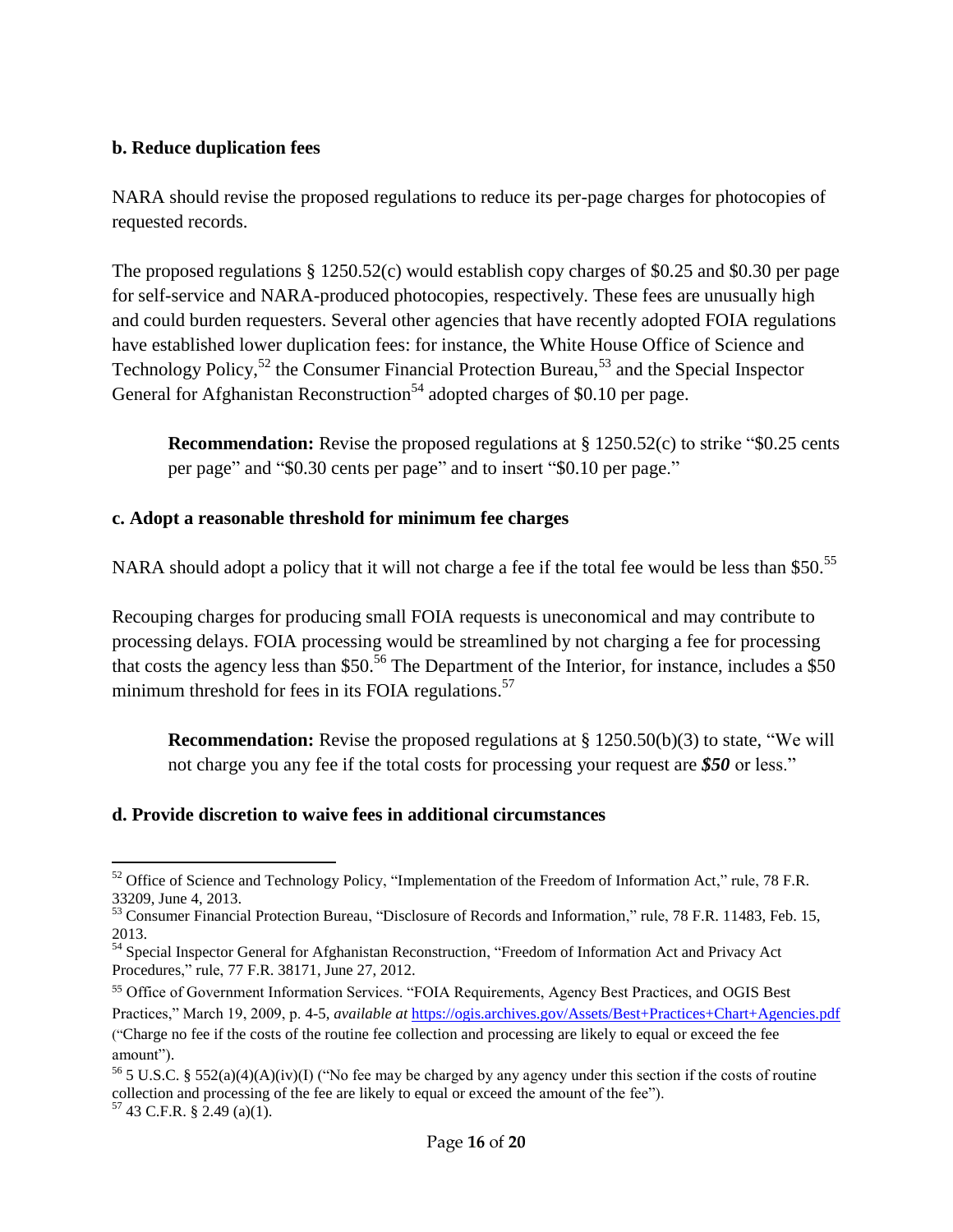NARA should adopt a policy that, in addition to the statutory requirements for awarding fee waivers,<sup>58</sup> it may use administrative discretion to waive or reduce fees in additional circumstances on a case-by-case basis.<sup>59</sup> Recalling that President Obama has called for agencies to administer FOIA "in a spirit of cooperation,"<sup>60</sup> there may be cases where it would be more efficient and accommodating to waive fees than to insist on fees and prompt a dispute. The Consumer Financial Protection Bureau, for example, has adopted such a policy in its regulations. $61$ 

**Recommendation:** Revise the proposed regulations at § 1250.56 to add, "NARA may also waive or reduce fees in additional circumstances as a matter of administrative discretion."

#### **e. Comply with the statutory prohibition against fees for requests exceeding time limits**

NARA should clearly state that it will not charge fees for requests if it fails to comply with statutory time limits, as required by law.<sup>62</sup>

Section 6 of the OPEN Government Act of 2007 imposes consequences if agencies fail to meet statutory time limits for processing requests.<sup>63</sup> Specifically, Section  $6(b)$  provides that "an agency shall not assess search fees . . . if the agency fails to comply with any time limit under paragraph (6), if no unusual or exceptional circumstances (as those terms are defined [under the FOIA]) apply to the processing of the request." Several agencies have integrated this requirement

1

<sup>&</sup>lt;sup>58</sup> 5 U.S.C. § 552(a)(4)(A)(iii) ("Documents shall be furnished without any charge or at a charge reduced below the fees established under clause (ii) if disclosure of the information is in the public interest because it is likely to contribute significantly to public understanding of the operations or activities of the government and is not primarily in the commercial interest of the requester.").

<sup>59</sup> Office of Government Information Services, "Agency Best Practices for Agency FOIA Regulations," *available at*  https://ogis.archives.gov/about-foia/best-practices/Agency-Best-Practices-for-Agency-FOIA-Regulations.htm ("Regulations may also provide for an agency to exercise administrative discretion to waive fees in the interest of better serving FOIA and making government more efficient.")

<sup>60</sup> Barack Obama, Presidential Memorandum, "Freedom of Information Act," The White House, Jan. 21, 2009, *available at [http://www.whitehouse.gov/the\\_press\\_office/FreedomofInformationAct.](http://www.whitehouse.gov/the_press_office/FreedomofInformationAct)* 

 $61$  12 C.F.R. § 1070.22(d)(4) ("the CFPB may not charge a requester a fee for processing a FOIA request ... [i]f the CFPB determines, as a matter of administrative discretion, that waiving or reducing the fees would serve the interest of the United States Government").

<sup>&</sup>lt;sup>62</sup> Office of Government Information Services. "FOIA Requirements, Agency Best Practices, and OGIS Best Practices," March 19, 2009, p.4-5, *available at*

<https://ogis.archives.gov/Assets/Best+Practices+Chart+Agencies.pdf>. ("Assess no fees if the agency fails to comply with any time limit, if no unusual or exceptional circumstances apply to processing the request."); Department of Justice, "OIP Guidance: New Limitations on Assessing Fees," *FOIA Post*, November 18, 2008, *available at* [http://www.justice.gov/oip/foiapost/2008foiapost28.htm](http://www.justice.gov/oip/foiapost/2008foiapost28.htm/).

<sup>63</sup> Department of Justice, "Proactive Disclosures," *DOJ Guide to the Freedom of Information Act 2009 Edition.* 2009, p.11, available at [http://www.justice.gov/oip/foia\\_guide09/proactive-disclosures.pdf](http://www.justice.gov/oip/foia_guide09/proactive-disclosures.pdf). ("In those situations where the request does not present unusual or exception circumstances, as described above, an agency is prohibited from assessing search fees. . .if the agency fails to comply with the FOIA's time limits.")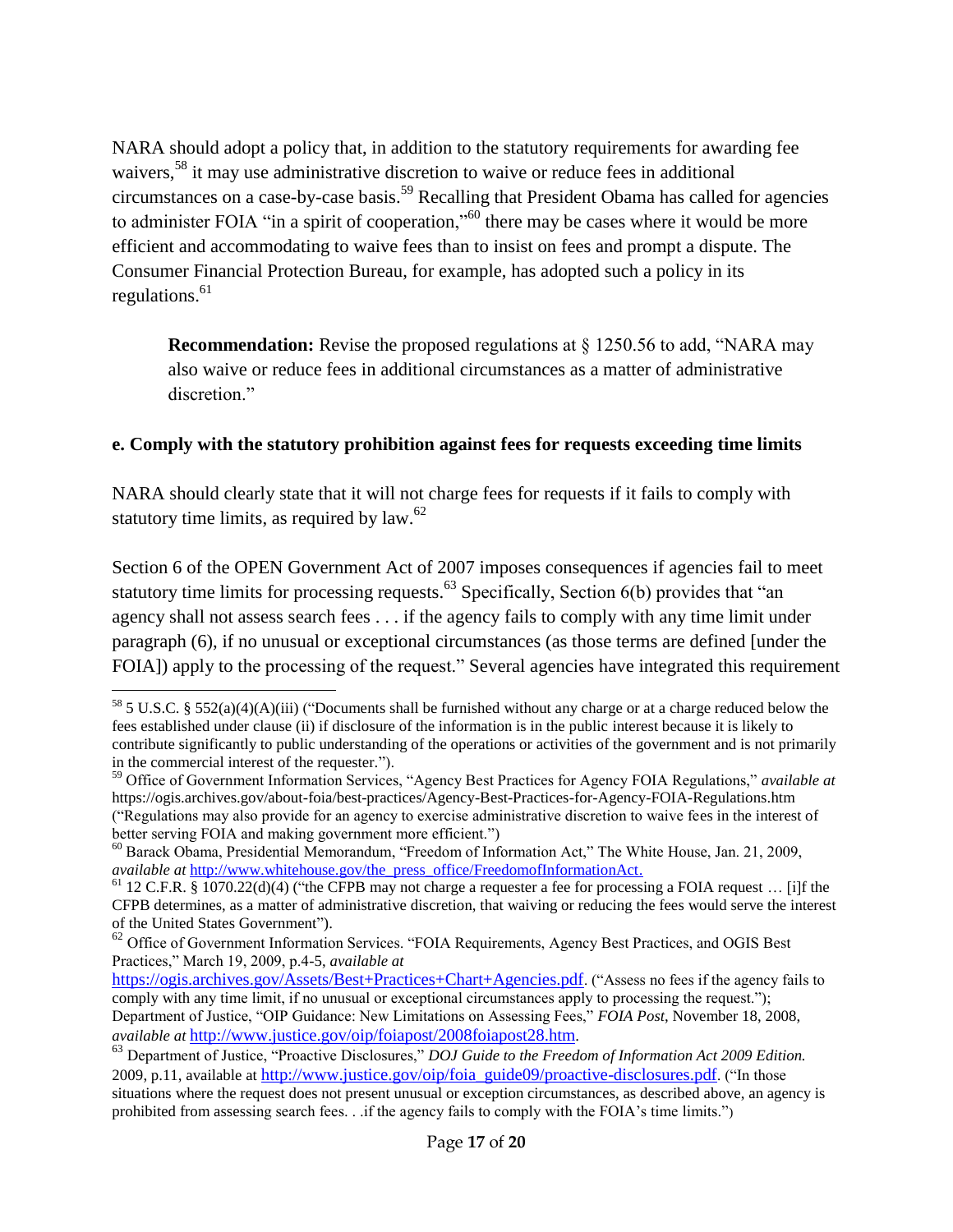into their FOIA regulations, such as the Special Inspector General for Afghanistan Reconstruction. 64

**Recommendation:** Revise the proposed regulations at § 1250.54 to add, "NARA will not charge a fee for processing a FOIA request if it exceeds any time limit under 5 U.S.C. §  $552(a)(6)$  in processing that request."

# **8. Improve administrative appeals**

# **a. Provide adequate time limits for requesters to submit appeals**

The administrative appeal process is an important element of oversight of the FOIA system and a useful opportunity for a FOIA requester to get a "second opinion." Agencies should ensure that the appeal process is accessible to requesters and that appellate reviews are robust. Maintaining a meaningful and user-friendly appeal process can reduce disputes and may avoid litigation.

NARA should provide a minimum of 60 days from the time of decision for requesters to submit appeals. Shorter deadlines may not provide enough time for a requester to gather all the facts relevant to the request and prepare any arguments they wish to make in the appeal. Providing a minimum of 60 days would provide adequate time for requesters to prepare and submit appeals. The Office of the U.S. Trade Representative, for instance, provides 60 days for the submission of appeals.<sup>65</sup>

**Recommendation**: Revise the proposed regulations at the final sentence of § 1250.72 to state, "All appeals must be in writing and received by NARA within *60* calendar days of the date of NARA's denial letter."

# **b. Streamline the process for submitting appeals**

NARA should remove the requirement for requesters to include a copy of the initial request and NARA's denial when submitting appeals. Because NARA is required by General Records Schedule 14 to maintain copies of those records, it is unnecessary for the requester to submit copies. To the contrary, requiring the requester to include copies may be unduly burdensome on requesters who may not have maintained copies.

**Recommendation**: Revise the proposed regulations at § 1250.72(a)(1) to state, "For appeals submitted via mail, you should mark both your letter and envelope with the

<sup>1</sup>  $64$  5 C.F.R. § 9301.8(f) ("SIGAR shall not charge a fee to any requester if ... (2) SIGAR fails to comply with any time limit under the FOIA for responding to a request for records where no unusual or exceptional circumstances apply").

 $65$  15 C.F.R. § 2004.6(d)(1).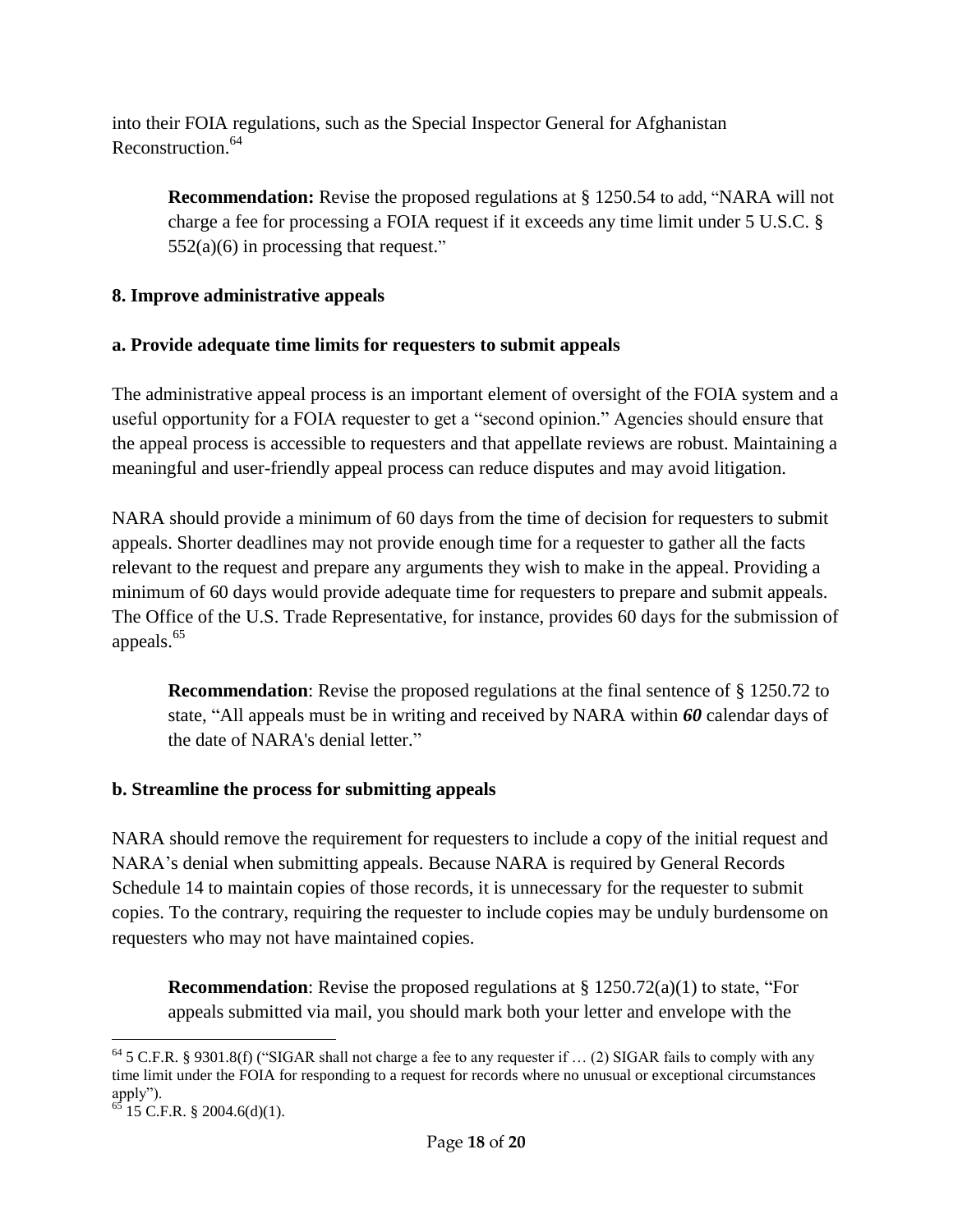words 'FOIA Appeal.' If possible, include the tracking number for your request or a copy of your initial request and NARA's denial."

## **9. Improve the clarity and accuracy of the recommendations**

It is important for requesters as well as agency staff to fully understand NARA's FOIA policies. Ensuring that FOIA regulations are easy to read helps avoid misunderstandings.

- The proposed regulations at  $\S$  1250.8(d) state, "If you are requesting records that you know to be classified to protect national security interests, you may wish to use the Mandatory Declassification Review process, which is set forth at § 1260.70." To aid requesters, NARA should add a brief explanation of why a requester might choose the Mandatory Declassification Review process instead of FOIA.
- The proposed regulations at  $\S$  1250.10(b) state, "The NPRC processes FOIA requests under authority delegated by the originating agencies, not under the provisions of this part." To aid requesters, NARA should inform requesters where they can find information about the provisions under which the NPRC processes FOIA requests.
- The proposed regulations at  $\S 1250.10(b)$  erroneously refer to " $\S 1250.208$ " of NARA's regulations. However, that section does not exist. NARA should correct the reference.
- Since NARA allows for electronic submission of FOIA requests, the proposed regulations at § 1250.20(c) should be revised to state, "Mark both your letter and envelope*, or the subject line of your email,* with the words 'FOIA Request.'"
- NARA should revise the proposed regulations at § 1250.22(h) to include a telephone number which people can call to ask for the mailing address for NARA's FOIA Customer Service Centers.
- NARA should revise the proposed regulations at  $\S 1250.26(b)(1)$  to state that unusual circumstances include the need to "search for and collect the records from field facilities*, other than the facility to which the requester originally sent the request*."
- NARA should revise the proposed regulations at  $\S 1250.26(e)$  to provide the number of the current Executive Order on the implementation of the Presidential Records Act.
- FOIA requires agencies to expedite processing for requests where the requester shows compelling need according to statutory criteria, not according to agency discretion.<sup>66</sup>

 $\overline{a}$  $66$  5 U.S.C. § 552(a)(6)(E).